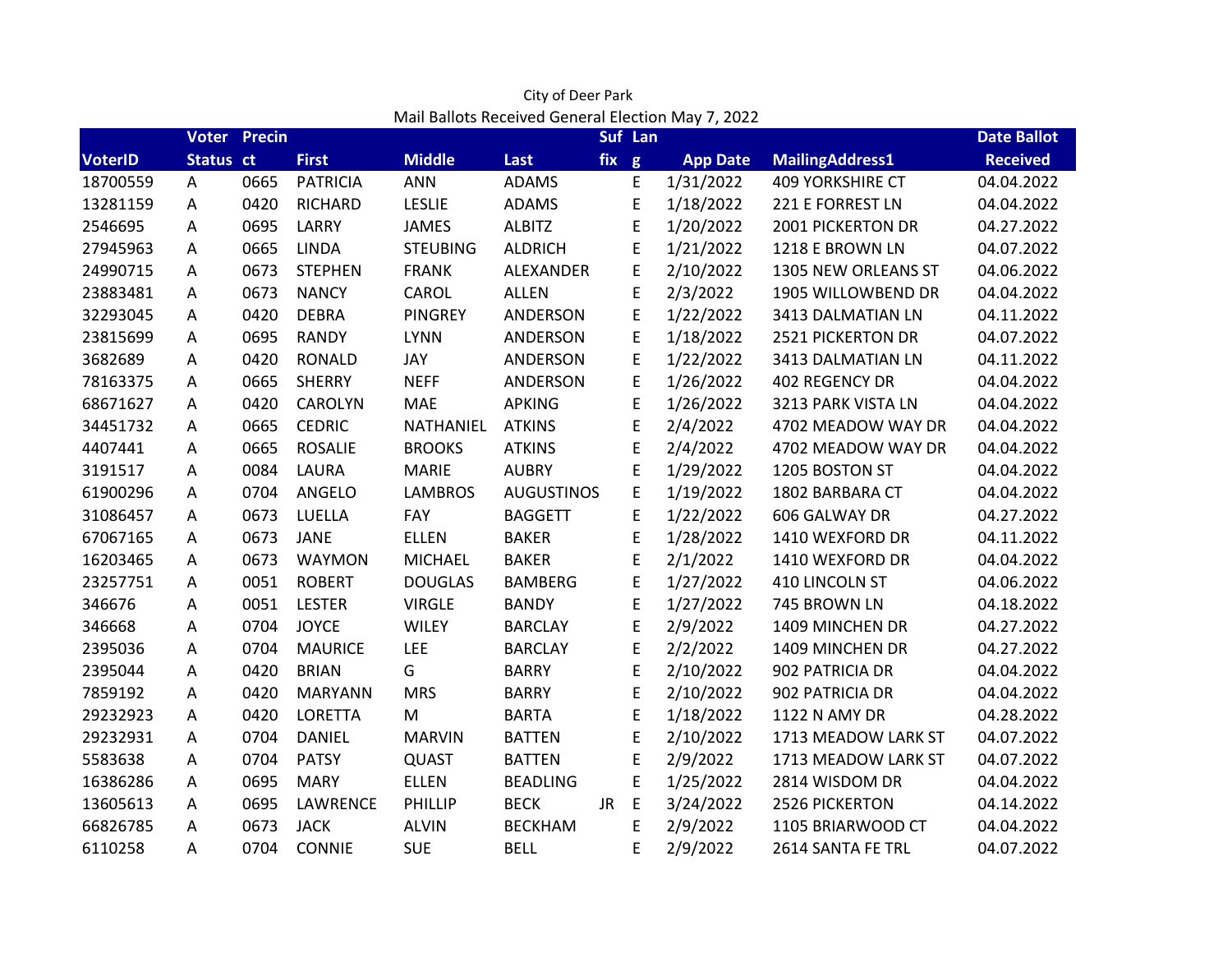| 29051885 | А | 0420 | <b>CHARLES</b>  | RICHARD          | <b>BERAN</b>     |     | E           | 1/18/2022 | 1002 S KAUFMAN DR   | 04.04.2022 |
|----------|---|------|-----------------|------------------|------------------|-----|-------------|-----------|---------------------|------------|
| 16958753 | A | 0420 | <b>RUTH</b>     | <b>LESTER</b>    | <b>BERAN</b>     |     | E           | 2/2/2022  | 1002 S KAUFMAN DR   | 04.04.2022 |
| 346981   | A | 0665 | <b>DONNA</b>    | <b>FINTEL</b>    | <b>BERGAN</b>    |     | E           | 2/16/2022 | 613 KINGSTON CT     | 04.07.2022 |
| 12440780 | A | 0673 | GARY            | <b>LYNN</b>      | <b>BERRY</b>     |     | E           | 2/2/2022  | 417 W FORREST LN    | 04.04.2022 |
| 29368339 | A | 0420 | <b>ROBERT</b>   | STANLEY          | <b>BERRY</b>     |     | E           | 1/28/2022 | 3009 PARK SHADOW LN | 04.11.2022 |
| 2426039  | A | 0673 | <b>SHIRLEY</b>  | LEWIS            | <b>BERRY</b>     |     | E           | 1/24/2022 | 417 W FORREST LN    | 04.04.2022 |
| 2426047  | Α | 0420 | <b>PAULA</b>    | <b>PARROTT</b>   | <b>BETHEL</b>    |     | E           | 2/10/2022 | 3413 KNOB HILL ST   | 04.04.2022 |
| 75029538 | Α | 0420 | <b>TERRY</b>    | <b>FRANKLIN</b>  | <b>BETHEL</b>    |     | E           | 2/10/2022 | 3413 KNOB HILL ST   | 04.04.2022 |
| 75028571 | A | 0665 | <b>CHARLES</b>  | <b>LESLIE</b>    | <b>BEZDEK</b>    |     | E           | 1/28/2022 | 2409 DANE LN        | 03.31.2022 |
| 24375966 | Α | 0665 | <b>DONNA</b>    | <b>CROSS</b>     | <b>BEZDEK</b>    |     | E           | 2/9/2022  | 2409 DANE LN        | 03.31.2022 |
| 7447493  | Α | 0420 | <b>ROGER</b>    | <b>DALE</b>      | <b>BLACKBURN</b> |     | E           | 2/9/2022  | 3414 SOMERSET LN    | 04.04.2022 |
| 4258851  | A | 0420 | <b>BRADLEY</b>  | <b>JOE</b>       | <b>BLAIR</b>     |     | E           | 1/26/2022 | 1402 PARKLINK DR    | 04.22.2022 |
| 73388696 |   | 0420 | <b>WANDA</b>    | <b>CATHEY</b>    | <b>BLAIR</b>     |     | E           | 1/26/2022 | 1402 PARKLINK DR    | 04.22.2022 |
| 81171233 | Α | 0673 | <b>DOROTHY</b>  | <b>JACKSON</b>   | <b>BOWDEN</b>    |     |             | 2/9/2022  | 201 MCDERMOTT       | 04.18.2022 |
| 26604223 | A | 0051 | <b>BENJAMIN</b> | <b>LEIGHTON</b>  | <b>BOWEN</b>     |     | E           | 1/28/2022 | 750 LAMBUTH LN      | 05.04.2022 |
| 40225609 | Α | 0420 | <b>JAMES</b>    | <b>ROBERT</b>    | <b>BOWER</b>     |     | E           | 2/17/2022 | 802 N KAUFMAN DR    | 04.11.2022 |
| 9445446  | A | 0420 | <b>PAMELA</b>   | <b>MAXWELL</b>   | <b>BOWERS</b>    |     | E           | 2/10/2022 | 1514 TAFT DR        | 04.06.2022 |
| 18349746 | A | 0673 | <b>NORMA</b>    | <b>JEAN</b>      | <b>BOWMAN</b>    |     | E           | 2/7/2022  | 2229 W CLARE ST     | 04.11.2022 |
| 3197035  | А | 0051 | <b>RICHARD</b>  | <b>BRADLEY</b>   | <b>BOYD</b>      | JR. | $\mathsf E$ | 2/18/2022 | 617 ARBOR DR        | 04.20.2022 |
| 3197043  | Α | 0673 | <b>MELLIE</b>   | <b>ELIZABETH</b> | <b>BRATCHER</b>  |     | E           | 1/24/2022 | 2322 LIMERICK CT    | 04.13.2022 |
| 10571065 | A | 0673 | <b>ROBERT</b>   | <b>MANNING</b>   | <b>BRATCHER</b>  |     | E           | 1/25/2022 | 2322 LIMERICK CT    | 04.13.2022 |
| 11581899 | Α | 0673 | <b>ANITA</b>    |                  | <b>BRECHTEL</b>  |     | E           | 2/1/2022  | 1517 ATLANTA ST     | 04.11.2022 |
| 29295532 | Α | 0704 | <b>DIANA</b>    | <b>NICHOLSON</b> | <b>BRICK</b>     |     | E           | 2/1/2022  | <b>309 UNA DR</b>   | 04.11.2022 |
| 3751443  | A | 0695 | <b>FRANK</b>    | LOUIS            | <b>BROCATO</b>   |     | E           | 1/31/2022 | 914 WISDOM DR       | 04.21.2022 |
| 17012295 | Α | 0673 | <b>JOHNNA</b>   | <b>DEVANIE</b>   | <b>BROCK</b>     |     | E           | 2/1/2022  | 2001 CONCORD ST     | 04.04.2022 |
| 16998304 | А | 0420 | <b>DEBORAH</b>  | CALDWELL         | <b>BROWDER</b>   |     | E           | 2/10/2022 | 1805 MESA VERDE DR  | 04.11.2022 |
| 41781618 | A | 0420 | <b>JOHN</b>     | <b>RONALD</b>    | <b>BROWDER</b>   |     | E           | 2/10/2022 | 1805 MESA VERDE DR  | 04.11.2022 |
| 23743552 | Α | 0673 | <b>MARY</b>     | LOU              | <b>BRUNSON</b>   |     | E           | 2/2/2022  | 1509 Z AND Z LN     | 05.07.2022 |
| 23743545 | Α | 0084 | <b>BARBARA</b>  | <b>GOETTEL</b>   | <b>BRYANT</b>    |     | E           | 1/28/2022 | 210 E 12TH ST       | 04.04.2022 |
| 2665859  | A | 0665 | RAYMOND         | <b>SCOTT</b>     | <b>BUCHANAN</b>  |     | E           | 1/29/2022 | 1129 E BROWN LN     | 04.29.2022 |
| 8752016  | A | 0665 | <b>VICKI</b>    | VANWINKLE        | <b>BUCHANAN</b>  |     | E           | 1/22/2022 | 1129 E BROWN LN     | 04.29.2022 |
| 347732   | А | 0704 | <b>SUSAN</b>    | <b>MARIE</b>     | <b>BURCH</b>     |     | E           | 1/26/2022 | 1108 ELLEN DR       | 04.25.2022 |
| 347757   | Α | 0420 | <b>DOUGLAS</b>  | DEWAYNE          | <b>BURGESS</b>   |     | E           | 1/24/2022 | 910 S KAUFMAN DR    | 04.11.2022 |
| 12196820 | Α | 0084 | <b>JIMMY</b>    | <b>ADRIAN</b>    | <b>BURKE</b>     |     | E           | 2/16/2022 | 119 W 6TH ST        | 04.20.2022 |
| 13648316 | A | 0084 | PEGGY           | <b>ROWAN</b>     | <b>BURKE</b>     |     | E           | 4/11/2022 | 119 W 6TH ST        | 04.29.2022 |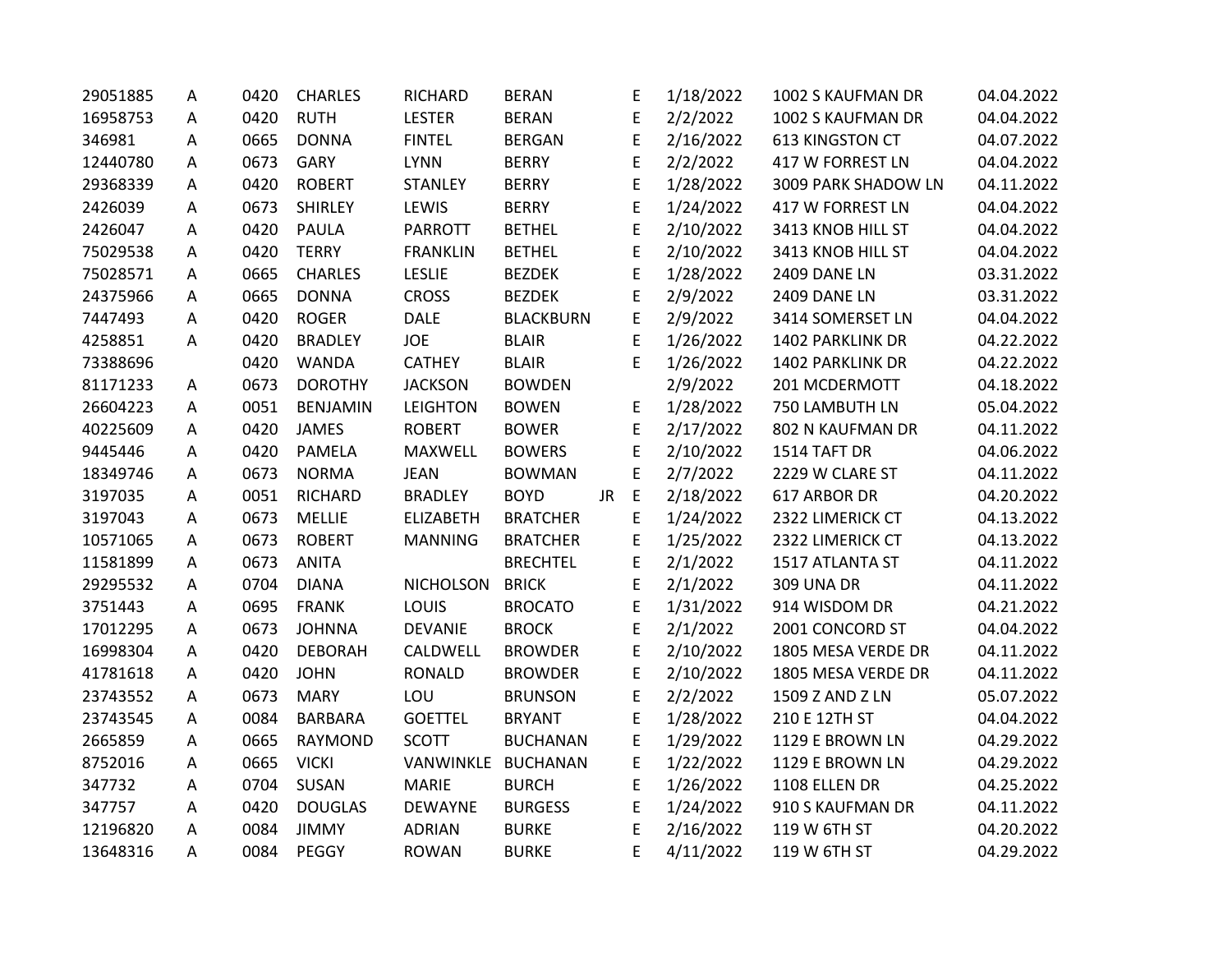| 7166267  | Α | 0665 | SANDRA          | <b>GRIMES</b>   | <b>BURROUGH</b>    | E | 1/31/2022 | 4013 POLK LN            | 04.11.2022 |
|----------|---|------|-----------------|-----------------|--------------------|---|-----------|-------------------------|------------|
| 2547172  | A | 0420 | <b>JOHN</b>     | <b>DAVID</b>    | CAIN               | E | 2/9/2022  | 3405 PARK VISTA LN      | 04.11.2022 |
| 1722776  | A | 0695 | AMALYE          | A               | <b>CALVERT</b>     | E | 2/2/2022  | 810 BAYOU VISTA DR      | 04.04.2022 |
| 84288034 | A | 0695 | <b>DAVID</b>    | <b>WILLIAM</b>  | CAMP               | E | 1/27/2022 | 2717 PICKERTON DR       | 04.04.2022 |
| 4246559  | А | 0695 | <b>PATSY</b>    | ZWINGLE         | <b>CAMP</b>        | E | 1/20/2022 | 2717 PICKERTON DR       | 04.04.2022 |
| 39401427 | Α | 0704 | <b>GLORIA</b>   | $\Omega$        | CANO               | E | 2/2/2022  | 1810 WYNDALE DR         | 04.11.2022 |
| 29321049 | A | 0051 | <b>BRUCE</b>    | <b>LYNN</b>     | CARROLL            | E | 2/10/2022 | 4222 DAHLIA LN          | 04.04.2022 |
| 347971   | A | 0704 | <b>DONALD</b>   | WAYNE           | CARTER             | E | 2/4/2022  | 1406 GARDEN PARK DR     | 04.04.2022 |
| 3043445  | Α | 0704 | <b>LYNNETTE</b> | <b>ADAMS</b>    | <b>CARTER</b>      | E | 2/10/2022 | 1406 GARDEN PARK DR     | 04.11.2022 |
| 36312809 | A | 0704 | <b>BILLIE</b>   | <b>RAE</b>      | CARWILE            | E | 2/10/2022 | 1105 ALAN ST            | 04.04.2022 |
| 17975608 | A | 0084 | <b>GUSTA</b>    | SWENSON         | <b>CATHEY</b>      | E | 1/25/2022 | 802 PEGGY ST            | 04.11.2022 |
| 3751435  | Α | 0420 | <b>BARBARA</b>  | <b>TAYLOR</b>   | <b>CHAMPION</b>    | E | 1/29/2022 | 3002 LUELLA AVE         | 04.18.2022 |
| 1190305  | А | 0051 | <b>DIANE</b>    | <b>OGORMAN</b>  | <b>CHAMPION</b>    | E | 2/18/2022 | 750 RUTGERS LN          | 04.08.2022 |
| 3833829  | А | 0420 | <b>JAMES</b>    | <b>MICHAEL</b>  | <b>CHANDLER</b>    | E | 3/28/2022 | 917 S KAUFMAN DR        | 04.08.2022 |
| 1890730  | A | 0420 | <b>KAREN</b>    | KAY             | CHANDLER           | E | 2/9/2022  | 917 S KAUFMAN DR        | 04.04.2022 |
| 2172328  | Α | 0704 | SANDRA          | LEIGH           | <b>CHOATE</b>      | E | 1/29/2022 | 1717 SHOSHONI DR        | 04.04.2022 |
| 29034030 | A | 0665 | <b>JAMES</b>    | <b>STANLEY</b>  | <b>CIOLKOSZ</b>    | E | 3/17/2022 | 4118 GRACELAND DR       | 05.04.2022 |
| 2172310  | A | 0673 | AMY             | <b>PERKINS</b>  | <b>CLARK</b>       | E | 2/10/2022 | <b>1505 SHAMROCK LN</b> | 04.04.2022 |
| 7032303  | Α | 0673 | <b>FRANCES</b>  | <b>GUTHRIE</b>  | <b>CLARK</b>       | E | 1/21/2022 | 2017 TIPPERARY DR       | 04.04.2022 |
| 11807864 | Α | 0673 | <b>GERALD</b>   | <b>WADE</b>     | <b>CLARK</b>       | E | 2/9/2022  | <b>1505 SHAMROCK LN</b> | 04.04.2022 |
| 30249874 | Α | 0420 | <b>SHELIA</b>   | <b>JAMERSON</b> | <b>CLIBURN</b>     | E | 1/25/2022 | 2302 LUELLA AVE         | 04.11.2022 |
| 80629603 | A | 0420 | <b>ROBBIE</b>   | <b>ROBINSON</b> | <b>CLINGAN</b>     | E | 1/21/2022 | 1409 WATSON DR          | 04.07.2022 |
| 69313286 | Α | 0051 | <b>RICKY</b>    | <b>JAMES</b>    | <b>COLLIER</b>     | E | 2/9/2022  | 313 REGENCY DR          | 04.11.2022 |
| 21069919 | A | 0665 | <b>JAMES</b>    | <b>MARION</b>   | <b>COLSON</b>      | E | 1/24/2022 | 1602 VAN BUREN DR       | 04.11.2022 |
| 3725355  | A | 0673 | <b>JAMES</b>    | <b>STEPHEN</b>  | <b>COOK</b>        | E | 1/29/2022 | 2217 WAYSIDE CT         | 04.04.2022 |
| 11276052 | Α | 0420 | <b>DARRYL</b>   | <b>RAY</b>      | CORDRAY            | E | 1/28/2022 | 2306 LAWRENCE LN        | 04.11.2022 |
| 35663012 | Α | 0420 | <b>EILEEN</b>   | <b>PACE</b>     | <b>CORDRAY</b>     | E | 1/28/2022 | 2306 LAWRENCE LN        | 04.11.2022 |
| 31409089 | A | 0420 | <b>NORA</b>     | <b>MARTINEZ</b> | <b>CORTEZ</b>      | E | 2/4/2022  | 3110 STACY LN           | 05.02.2022 |
| 348672   | A | 0704 | <b>WYAMON</b>   | <b>EDGAR</b>    | <b>COVINGTON</b>   | E | 1/19/2022 | 1005 DORIS ST           | 04.04.2022 |
| 348680   | А | 0420 | <b>ROBERT</b>   | <b>EDMON</b>    | <b>COX</b>         | E | 2/10/2022 | 1013 N KAUFMAN DR       | 04.08.2022 |
| 62800289 | A | 0673 | <b>BARBARA</b>  | <b>DANGLER</b>  | <b>CRAIG</b>       | E | 2/2/2022  | 1805 OKLAHOMA AVE       | 04.14.2022 |
| 7631906  | Α | 0673 | CARL            | WENDELL         | <b>CRAIG</b>       | E | 1/25/2022 | 1805 OKLAHOMA AVE       | 04.14.2022 |
| 7628050  | Α | 0665 | <b>OLIVIA</b>   | <b>LYNN</b>     | <b>CUDE-MESSER</b> | E | 1/18/2022 | 3806 CLOVER LN          | 04.11.2022 |
| 14335129 | А | 0673 | <b>KAREN</b>    | <b>TANNER</b>   | <b>CURBELLO</b>    | E | 1/27/2022 | 2301 ERIN GLEN CT       | 05.06.2022 |
| 22820328 | A | 0673 | LARRY           | <b>WAYNE</b>    | <b>CURBELLO</b>    | E | 1/27/2022 | 2301 ERIN GLEN CT       | 05.05.2022 |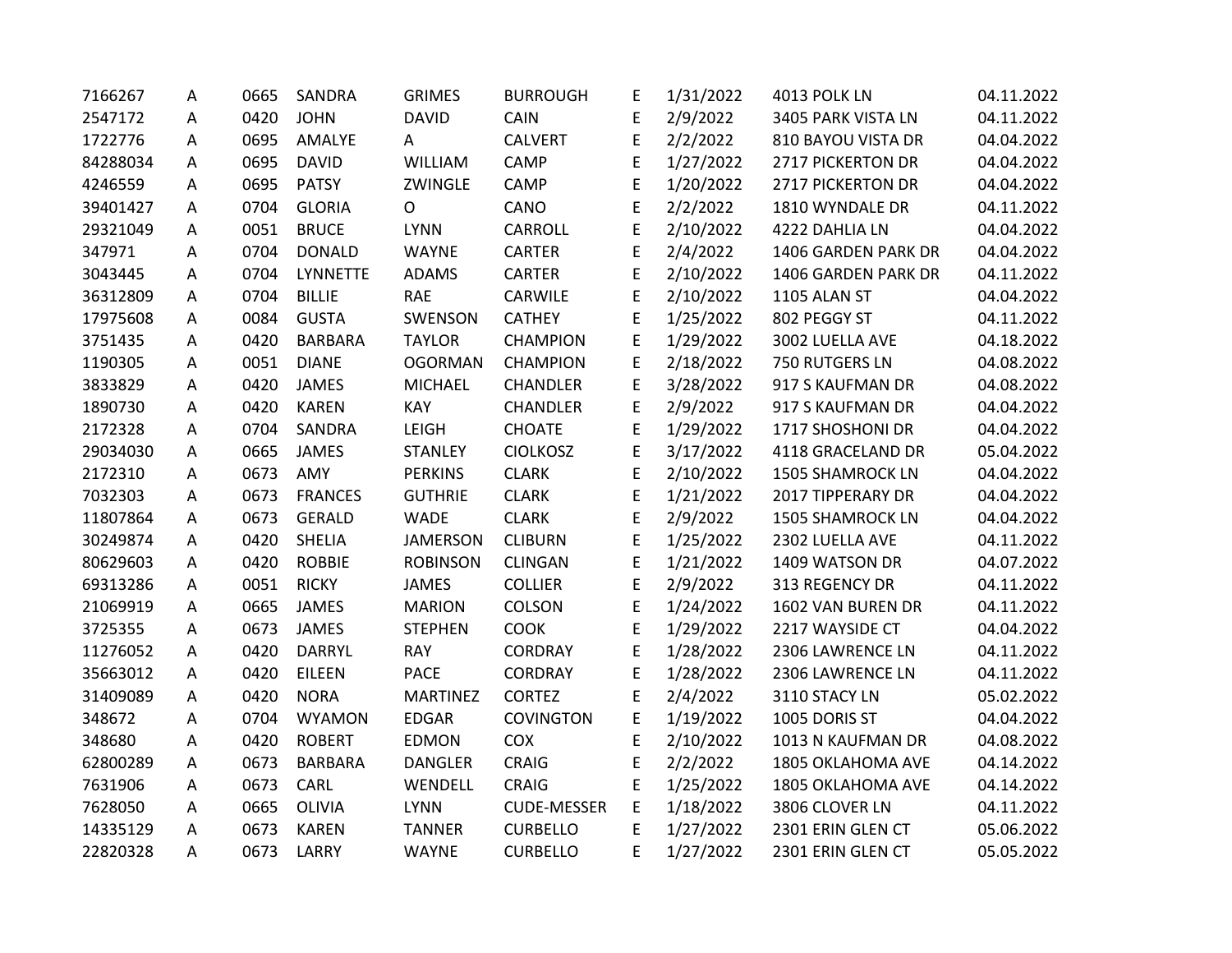| 4465787  | А | 0420 | <b>JEAN</b>     | <b>LOFTON</b>    | <b>DAVIS</b>       |           | E           | 1/29/2022 | 3517 SURREY LN           | 04.21.2022 |
|----------|---|------|-----------------|------------------|--------------------|-----------|-------------|-----------|--------------------------|------------|
| 60819091 | A | 0470 | <b>JIMMY</b>    | <b>RAY</b>       | <b>DAVIS</b>       |           | E           | 1/27/2022 | 2313 HILLSHIRE DR        | 04.11.2022 |
| 14610463 | A | 0470 | <b>KAREN</b>    | <b>WILLIAMS</b>  | <b>DAVIS</b>       |           | E           | 1/27/2022 | 2313 HILLSHIRE DR        | 04.11.2022 |
| 1723139  | A | 0420 | <b>PATRICIA</b> | <b>HARPER</b>    | <b>DAVIS</b>       |           | E           | 1/20/2022 | 3402 PARK VISTA LN       | 04.28.2022 |
| 2887388  | А | 0420 | <b>PAUL</b>     | <b>MATTHEWS</b>  | <b>DAVIS</b>       |           | E           | 1/29/2022 | 3517 SURREY LN           | 04.21.2022 |
| 59297903 | A | 0665 | SW              |                  | <b>DAVIS</b>       |           | E           | 2/10/2022 | 314 BRADSHIRE CT         | 04.04.2022 |
| 11395761 | Α | 0673 | SULEMA          | M                | <b>DELOSSANTOS</b> |           | E           | 2/11/2022 | 1813 TULSA ST            | 04.28.2022 |
| 67347708 | А | 0673 | <b>GARY</b>     | <b>CRAIG</b>     | <b>DOOLITTLE</b>   |           | E           | 1/26/2022 | 2002 WESTWIND DR         | 04.11.2022 |
| 11339363 | Α | 0051 | <b>PATRICIA</b> | LOU              | <b>DRAKE</b>       |           | E           | 2/5/2022  | 3801 CENTER ST #1402     | 04.28.2022 |
| 148270   | A | 0704 | <b>DOROTHY</b>  | <b>NELL</b>      | <b>DUTY</b>        |           | E           | 2/3/2022  | 1317 GARDEN PARK DR      | 04.18.2022 |
| 66357054 | А | 0695 | <b>GLORIA</b>   | LAMB             | <b>ERVIN</b>       |           | E           | 1/18/2022 | 7401 FAITH LN            | 04.25.2022 |
| 4869749  | А | 0673 | LEILA           | A                | <b>EWERT</b>       |           | E           | 2/10/2022 | 1706 AUTREY DR           | 04.11.2022 |
| 4869731  | A | 0084 | <b>LINDA</b>    | <b>JOHNSON</b>   | <b>FELDER</b>      |           | E           | 1/18/2022 | 211 E 3RD ST             | 04.06.2022 |
| 20147625 | Α | 0673 | <b>JERRY</b>    | <b>DAVID</b>     | FELDMAN            |           | E           | 2/10/2022 | 201 MCDERMOTT ST #201    | 04.04.2022 |
| 18714774 | A | 0673 | <b>SUE</b>      | <b>DOW</b>       | <b>FELDMAN</b>     |           | E           | 1/24/2022 | 201 MCDERMOTT ST #201    | 04.04.2022 |
| 23526817 | A | 0420 | WYNELL          | <b>SCHREIBER</b> | <b>FENDLEY</b>     |           | E           | 1/27/2022 | 2213 LAWRENCE LN         | 04.18.2022 |
| 357293   | A | 0704 | CANDACE         | <b>BUCKLEY</b>   | <b>FLANARY</b>     |           | E           | 2/8/2022  | 1601 MEADOW LARK ST      | 04.18.2022 |
| 65450645 | А | 0420 | <b>DAVID</b>    | <b>GROVER</b>    | <b>FLANNERY</b>    |           | E           | 1/20/2022 | 1806 MESA VERDE DR       | 04.18.2022 |
| 350082   | Α | 0704 | <b>ELLAWYN</b>  | A                | <b>FOGO</b>        |           | E           | 2/28/2022 | 1100 HELEN DR            | 04.07.2022 |
| 350165   | A | 0420 | <b>BARBARA</b>  | A                | <b>FORD</b>        |           | E           | 2/10/2022 | 1317 CHEROKEE ST         | 04.20.2022 |
| 7321391  | Α | 0420 | <b>ROBERT</b>   | <b>ALVIN</b>     | <b>FORD</b>        |           | E           | 2/10/2022 | 1317 CHEROKEE ST         | 04.20.2022 |
| 7321342  | Α | 0420 | <b>BARBARA</b>  | <b>WILLIAMS</b>  | <b>FOSTER</b>      |           | E           | 1/19/2022 | 2305 PEYTON PL           | 04.08.2022 |
| 8587966  | Α | 0420 | <b>DOROTHY</b>  | <b>NEWTON</b>    | <b>FOWLER</b>      |           | E           | 1/25/2022 | 1917 DEERTRAIL ST        | 04.11.2022 |
| 8904971  | Α | 0665 | <b>BOBBIE</b>   | <b>DALE</b>      | <b>FREITAG</b>     |           | E           | 1/10/2022 | 1809 N PRAIRIE LN        | 04.04.2022 |
| 11805017 | A | 0665 | <b>MICHAEL</b>  | EDWARD           | <b>FREITAG</b>     |           | E           | 2/14/2022 | 1809 N PRAIRIE LN        | 04.04.2022 |
| 6886253  | Α | 0704 | SHERMAN         | <b>SHIRLEY</b>   | <b>FRICKS</b>      | JR.       | $\mathsf E$ | 1/26/2022 | 1312 MEADOW LARK ST      | 04.04.2022 |
| 3892106  | А | 0695 | <b>LESTER</b>   | F                | <b>FROLICK</b>     | <b>JR</b> | $\mathsf E$ | 1/27/2022 | <b>2605 PICKERTON DR</b> | 04.28.2022 |
| 20631842 | Α | 0704 | <b>LUCINDA</b>  | RAMIREZ          | <b>GANDARA</b>     |           | E           | 1/12/2022 | 1402 WESLEY LN           | 04.14.2022 |
| 3842556  | A | 0673 | <b>CYNTHIA</b>  | <b>MILES</b>     | <b>GARABIETA</b>   |           | E           | 2/2/2022  | 1413 TULSA ST            | 04.18.2022 |
| 14204408 | A | 0673 | <b>BARBARA</b>  | <b>MATTHEWS</b>  | <b>GARCIA</b>      |           | E           | 2/1/2022  | 2217 LOUISIANA AVE       | 04.04.2022 |
| 9061821  | Α | 0420 | <b>PENNY</b>    | <b>HAMBRICK</b>  | <b>GARCIA</b>      |           | E           | 2/1/2022  | 2202 E LONESOME DOVE I   | 04.08.2022 |
| 1461516  | A | 0673 | <b>ROBERT</b>   |                  | <b>GARCIA</b>      |           | E           | 1/25/2022 | 2217 LOUISIANA AVE       | 04.04.2022 |
| 3488616  | Α | 0665 | LOIS            | <b>MORGAN</b>    | <b>GARDNER</b>     |           | E           | 2/2/2022  | 1618 JACKSON DR          | 04.11.2022 |
| 23555410 | А | 0673 | <b>PATRICIA</b> | A                | <b>GARDNER</b>     |           | E           | 2/9/2022  | 1102 MARSHALL ST         | 04.13.2022 |
| 57122780 | A | 0704 | CAROL           | <b>JOY</b>       | <b>GENTRY</b>      |           | E           | 2/10/2022 | 2509 HORSESHOE BND       | 04.11.2022 |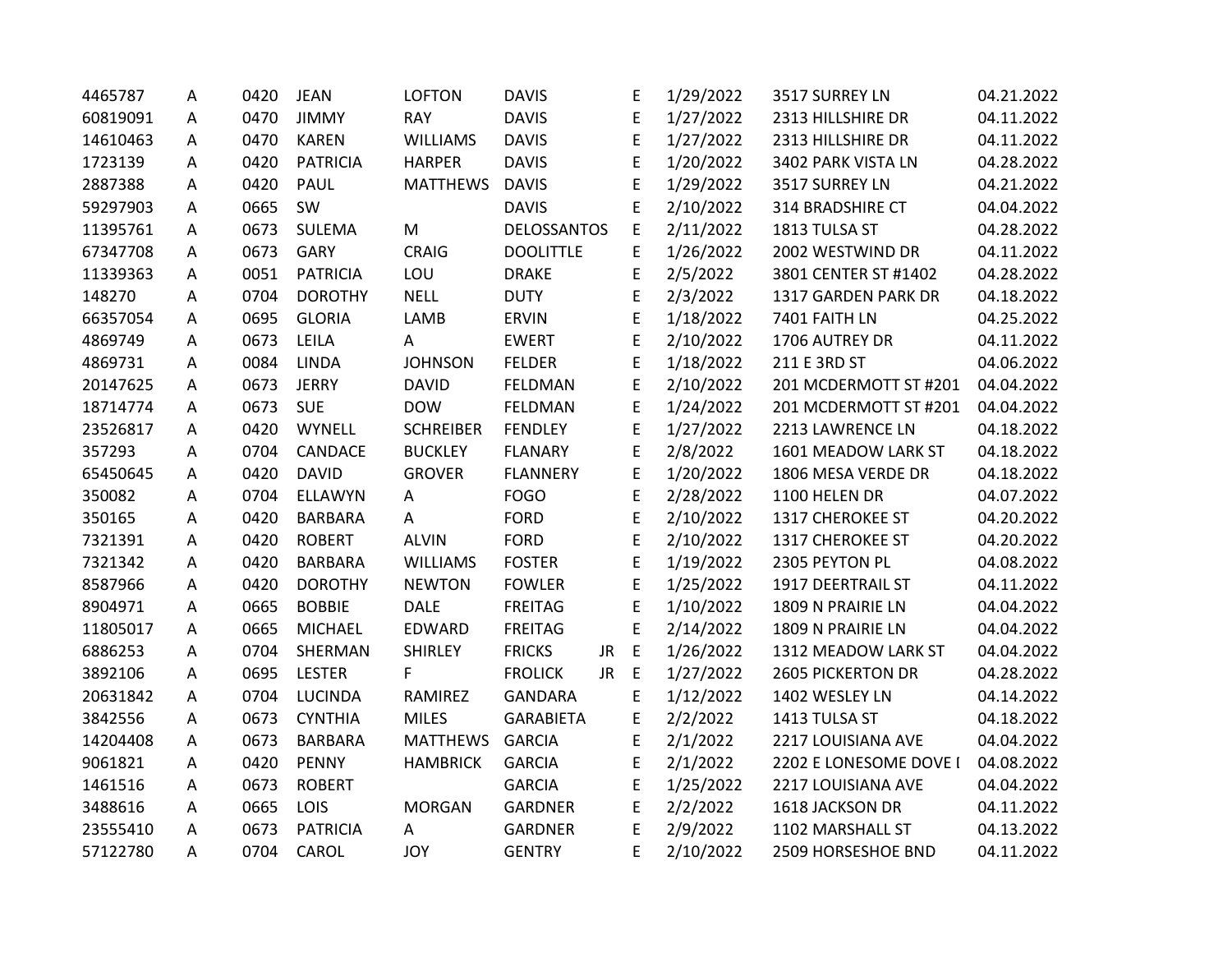| 17898727 | Α | 0673 | ANDREA           | <b>HENDERSON GIBSON</b> |                 |           | E           | 2/18/2022 | 1310 MCDONALD ST         | 04.08.2022 |
|----------|---|------|------------------|-------------------------|-----------------|-----------|-------------|-----------|--------------------------|------------|
| 3786167  | A | 0665 | CARL             | RICHARD                 | <b>GIBSON</b>   |           | E           | 1/21/2022 | 613 KINGSTON CT          | 04.07.2022 |
| 13884721 | A | 0665 | CARL             | L                       | <b>GILMAN</b>   | <b>JR</b> | $\mathsf E$ | 1/31/2022 | 4101 POLK LN             | 04.11.2022 |
| 13879283 | Α | 0665 | PAMELA           | <b>ANN</b>              | <b>GILMAN</b>   |           | E           | 1/31/2022 | 4101 POLK LN             | 04.11.2022 |
| 3786175  | A | 0704 | <b>DOLORES</b>   | <b>GARCIA</b>           | <b>GONZALES</b> |           | E           | 2/10/2022 | 405 E X ST               | 04.11.2022 |
| 62180062 | A | 0665 | <b>ELIAS</b>     | <b>RODRIGUEZ</b>        | GONZALES        |           | E           | 2/18/2022 | 3617 ELIZABETH ST        | 05.02.2022 |
| 31685639 | Α | 0665 | <b>GUADALUPE</b> | O                       | <b>GONZALES</b> |           | E           | 2/18/2022 | 3617 ELIZABETH ST        | 05.02.2022 |
| 41937178 | Α | 0704 | <b>JIMMY</b>     | <b>RODRIGUEZ</b>        | GONZALES        |           | E           | 2/10/2022 | 405 E X ST               | 04.12.2022 |
| 52653110 | S | 0084 | <b>MARIA</b>     | <b>DELROBLE</b>         | GONZALEZ        |           | E           | 1/26/2022 | <b>1001 IVY AVE</b>      | 04.06.2022 |
| 20081311 | Α | 0420 | <b>EDNA</b>      | EARL                    | <b>GOODMAN</b>  |           | E           | 1/24/2022 | 1909 DEERVALLEY ST       | 04.11.2022 |
| 2808202  | A | 0665 | <b>JUANITA</b>   | <b>WILEY</b>            | <b>GORMAN</b>   |           | E           | 1/19/2022 | 501 BRADSHIRE CT         | 04.08.2022 |
| 5601604  | A | 0470 | <b>JAMES</b>     | <b>MARCUS</b>           | <b>GREEN</b>    | JR.       | E           | 1/27/2022 | <b>560 E PARKTOWN DR</b> | 04.11.2022 |
| 26238907 | Α | 0051 | <b>BEVERLY</b>   | <b>BENDER</b>           | <b>GREGORY</b>  |           | E           | 1/10/2022 | 510 N TRAVIS ST          | 04.11.2022 |
| 24273690 | Α | 0695 | <b>JOHN</b>      | <b>CHESTER</b>          | <b>GUILLORY</b> |           | E           | 2/10/2022 | 1214 BAYOU VISTA DR      | 04.07.2022 |
| 30163679 | Α | 0695 | <b>NANCY</b>     | <b>HAMMOND</b>          | <b>GUILLORY</b> |           | E           | 2/10/2022 | 1214 BAYOU VISTA DR      | 04.07.2022 |
| 57831554 | Α | 0673 | <b>BOBBIE</b>    | <b>GREER</b>            | <b>HAINES</b>   |           | E           | 2/18/2022 | 1405 WEXFORD DR          | 04.11.2022 |
| 3295474  | A | 0673 | <b>MARION</b>    | EDWARD                  | <b>HAINES</b>   |           | E           | 2/18/2022 | 1405 WEXFORD DR          | 04.11.2022 |
| 3295482  | A | 0704 | <b>PATSY</b>     | <b>RUTH</b>             | <b>HAIRELL</b>  |           | E           | 1/22/2022 | 1125 CAROLYN ST          | 04.07.2022 |
| 40940694 | Α | 0673 | <b>MARTHA</b>    | <b>HELEN</b>            | <b>HARRIS</b>   |           | E           | 2/26/2022 | 1809 CONCORD ST          | 04.22.2022 |
| 82691106 | Α | 0673 | <b>JAN</b>       | <b>DOERGE</b>           | <b>HARTUNG</b>  |           | E           | 1/25/2022 | 2210 LIMERICK CT         | 05.04.2022 |
| 83664375 | A | 0673 | <b>STEPHEN</b>   | $\mathsf{T}$            | <b>HARTUNG</b>  |           | E           | 1/25/2022 | 2210 LIMERICK CT         | 05.04.2022 |
| 3372372  | Α | 0051 | <b>DONNA</b>     | <b>REYNOLDS</b>         | <b>HAWKINS</b>  |           | E           | 1/21/2022 | <b>306 TEMPERANCE LN</b> | 04.06.2022 |
| 64192115 | A | 0673 | <b>TENIA</b>     | <b>MARIE</b>            | <b>HICKS</b>    |           | E           | 1/21/2022 | 1902 TULSA ST            | 04.07.2022 |
| 62566757 | A | 0704 | LARRY            | <b>LEVIN</b>            | <b>HILLMAN</b>  |           | E           | 1/22/2022 | 1121 CAROLYN ST          | 04.11.2022 |
| 1178813  | А | 0051 | <b>JANICE</b>    | <b>BURGESS</b>          | <b>HOLLEMAN</b> |           | E           | 1/21/2022 | 4231 IRIS LN             | 04.11.2022 |
| 1178821  | А | 0051 | <b>BEN</b>       | <b>ALLEN</b>            | <b>HOLLIDAY</b> |           | E           | 2/10/2022 | 721 PRINCETON LN         | 04.11.2022 |
| 8671299  | Α | 0051 | <b>DIANA</b>     | LEE                     | <b>HOLLIDAY</b> |           | E           | 1/31/2022 | 721 PRINCETON LN         | 04.21.2022 |
| 19411891 | Α | 0673 | <b>JIMMY</b>     | <b>GILBERT</b>          | <b>HOLLIS</b>   |           | E           | 1/22/2022 | 2521 HENDERSON LN        | 04.06.2022 |
| 19260389 | Α | 0673 | <b>JOAN</b>      | <b>MOORE</b>            | <b>HOLLIS</b>   |           | E           | 1/22/2022 | 2521 HENDERSON LN        | 04.06.2022 |
| 17839879 | A | 0051 | <b>JOYCE</b>     | <b>ELAINE</b>           | <b>HOOD</b>     |           | E           | 2/15/2022 | 3801 CENTER ST #636      | 04.11.2022 |
| 85910248 | A | 0704 | <b>ELBERT</b>    | RICHARD                 | <b>HOOVER</b>   |           | E           | 1/26/2022 | 1817 WYNWOOD DR          | 04.07.2022 |
| 85910370 | A | 0704 | <b>RHONDA</b>    | LEE                     | <b>HOOVER</b>   |           | E           | 1/29/2022 | 1817 WYNWOOD DR          | 04.07.2022 |
| 59689059 | A | 0420 | <b>VICKI</b>     | <b>CUMMINGS</b>         | <b>HOUTZ</b>    |           | E           | 2/4/2022  | 3506 PARK MEADOWS AV     | 04.28.2022 |
| 71874739 | Α | 0665 | <b>ROBERT</b>    | D                       | <b>HUFFAR</b>   |           | E           | 2/7/2022  | 4718 E MEADOW DR         | 04.07.2022 |
| 37492238 | A | 0665 | <b>SHARON</b>    | J                       | <b>HUFFAR</b>   |           | E           | 2/10/2022 | 4718 E MEADOW DR         | 04.07.2022 |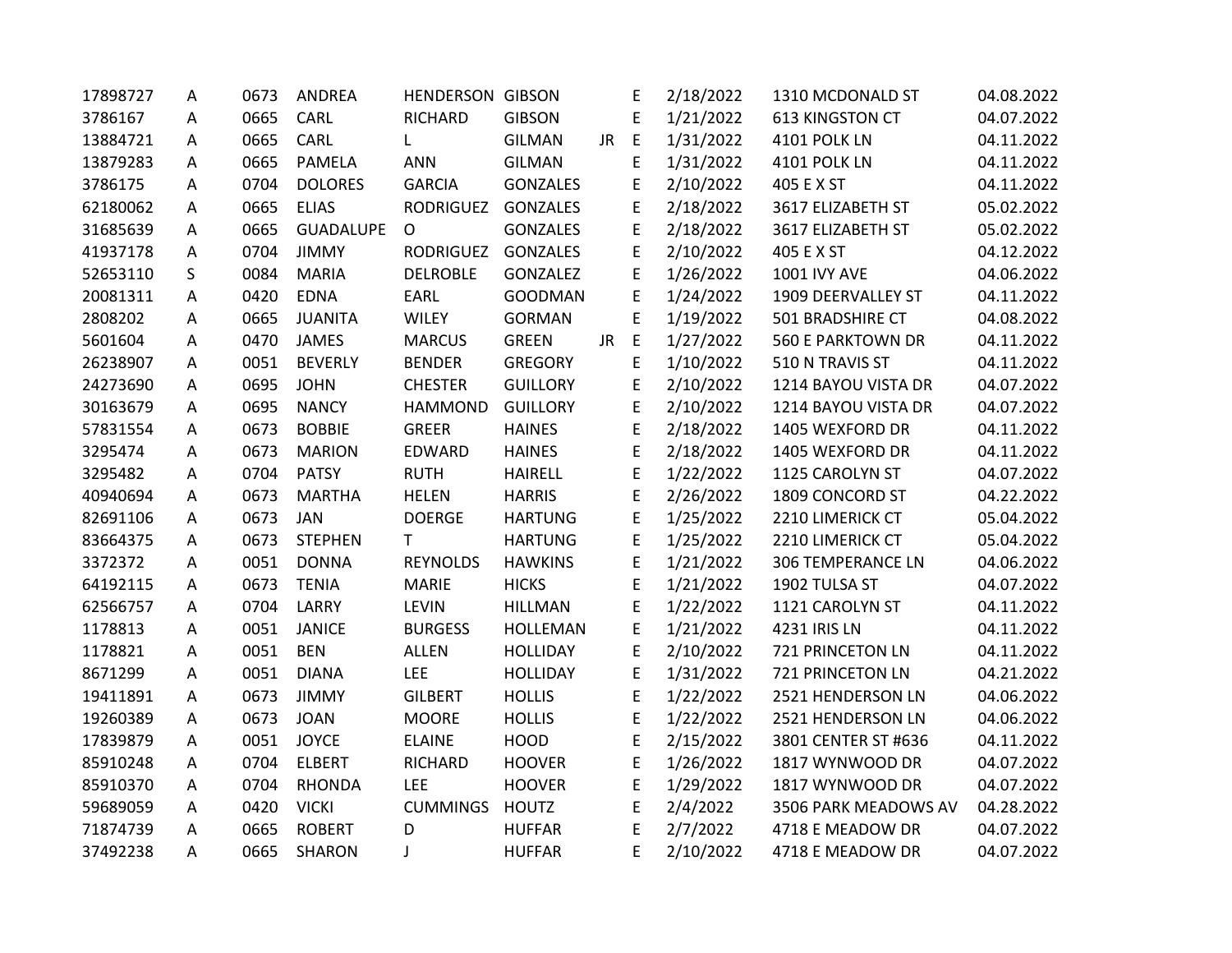| 352609   | Α | 0673 | <b>SHARON</b>   | CHARLENE          | <b>HURT</b>     |           | E           | 2/2/2022  | 1413 TULSA ST            | 04.19.2022 |
|----------|---|------|-----------------|-------------------|-----------------|-----------|-------------|-----------|--------------------------|------------|
| 40724601 | A | 0051 | LARRY           | <b>DEAN</b>       | <b>HYDE</b>     |           | E           | 2/1/2022  | 3801 CENTER ST #717      | 04.13.2022 |
| 1598465  | A | 0704 | LILLIAN         | <b>GILBERT</b>    | <b>JACKSON</b>  |           | E           | 1/27/2022 | 1605 BYRON AVE           | 04.11.2022 |
| 12258406 | A | 0704 | <b>THOMAS</b>   | RONALD            | <b>JACKSON</b>  |           | E           | 1/29/2022 | 1605 BYRON AVE           | 04.11.2022 |
| 79437018 | A | 0051 | <b>MARIA</b>    | <b>REYES</b>      | <b>JIMENEZ</b>  |           | E           | 2/11/2022 | 749 RUTGERS LN           | 04.25.2022 |
| 25495599 | A | 0673 | <b>ALMA</b>     | C                 | <b>JOHNSON</b>  |           | E           | 1/10/2022 | 2309 E SHANNON ST        | 04.08.2022 |
| 38837456 | Α | 0084 | <b>BILLY</b>    | <b>RAY</b>        | <b>JOHNSON</b>  |           | E           | 1/20/2022 | 125 IRENE ST             | 04.07.2022 |
| 25497447 | A | 0051 | <b>DAVID</b>    | <b>WAYNE</b>      | <b>JOHNSON</b>  |           | E           | 1/10/2022 | <b>314 TEMPERANCE LN</b> | 04.08.2022 |
| 38837449 | A | 0420 | <b>DONALD</b>   | EARL              | <b>JOHNSON</b>  |           | E           | 1/27/2022 | 3314 PARK DALE DR        | 04.22.2022 |
| 20756649 | A | 0470 | <b>JACK</b>     | <b>BOYD</b>       | <b>JOHNSON</b>  |           | E           | 1/29/2022 | 3313 GREENWOOD PL        | 04.11.2022 |
| 3526381  | Α | 0420 | <b>LEONA</b>    | <b>BLESSINGER</b> | <b>JOHNSON</b>  |           | E           | 1/27/2022 | 3314 PARK DALE DR        | 04.22.2022 |
| 3526399  | Α | 0470 | <b>MARJORIE</b> | <b>MOORE</b>      | <b>JOHNSON</b>  |           | E           | 1/28/2022 | 3313 GREENWOOD PL        | 04.11.2022 |
| 26133397 | A | 0673 | <b>BILLY</b>    | <b>WAYNE</b>      | <b>JONES</b>    |           | E           | 2/9/2022  | 1610 TULSA ST            | 04.22.2022 |
| 36666089 | A | 0420 | CAROL           | <b>ANN</b>        | <b>KEMPER</b>   |           | E           | 1/24/2022 | 1802 MESA VERDE DR       | 04.11.2022 |
| 33792367 | A | 0420 | <b>THOMAS</b>   | GARY              | <b>KEMPER</b>   |           | E           | 1/24/2022 | 1802 MESA VERDE DR       | 04.11.2022 |
| 33792409 | A | 0704 | <b>OCTAVIA</b>  | <b>BILLOT</b>     | <b>KIEBORZ</b>  |           | E           | 1/29/2022 | 2421 PINEY POINT DR      | 04.18.2022 |
| 83284646 | Α | 0051 | LARRY           | <b>DOUGLAS</b>    | <b>KING</b>     |           | E           | 2/9/2022  | 829 ARBOR DR             | 04.13.2022 |
| 83276675 | Α | 0420 | <b>JAMES</b>    | <b>DEE</b>        | <b>KLASSEN</b>  |           | E           | 1/18/2022 | 806 S KAUFMAN DR         | 04.28.2022 |
| 68625433 | A | 0420 | <b>JUDITH</b>   | <b>BRITT</b>      | <b>KLASSEN</b>  |           | E           | 1/18/2022 | 806 S KAUFMAN DR         | 04.28.2022 |
| 67342717 | Α | 0704 | <b>MARY</b>     | <b>MARTHA</b>     | <b>KLUTZ</b>    |           | E           | 1/31/2022 | 2401 SHIPROCK DR         | 04.08.2022 |
| 67343228 | A | 0704 | WILLIAM         | LEWIS             | <b>KLUTZ</b>    | JR.       | $\mathsf E$ | 1/21/2022 | 2401 SHIPROCK DR         | 04.18.2022 |
| 84456425 | A | 0420 | <b>DONNA</b>    | <b>MORELAND</b>   | <b>KNOTT</b>    |           | E           | 2/9/2022  | 1501 WILSON DR           | 04.20.2022 |
| 3458817  | A | 0420 | <b>JOE</b>      | <b>HAROLD</b>     | <b>KNOTT</b>    | <b>SR</b> | E           | 2/10/2022 | 1501 WILSON DR           | 04.20.2022 |
| 33562869 | Α | 0704 | <b>MARILYN</b>  | <b>BONNIE</b>     | <b>KNOWLTON</b> |           | E           | 2/5/2022  | 1809 KATHLEEN CT         | 04.11.2022 |
| 7612690  | Α | 0704 | <b>TRAVIS</b>   | <b>EUGENE</b>     | <b>KNOWLTON</b> |           | E           | 2/5/2022  | 1809 KATHLEEN CT         | 04.07.2022 |
| 27376946 | A | 0470 | <b>DEBORAH</b>  | <b>ANN</b>        | <b>LAMBERT</b>  |           | E           | 1/29/2022 | 1006 BROOKHOLLOW DR      | 05.07.2022 |
| 8281198  | Α | 0695 | <b>VICKY</b>    | <b>LOUISE</b>     | <b>LANDERS</b>  |           | E           | 3/24/2022 | 2526 PICKERTON           | 04.18.2022 |
| 79321386 | A | 0695 | <b>BILL</b>     | M                 | LANDRUM         |           | E           | 1/21/2022 | 2718 SPA DR              | 04.04.2022 |
| 353839   | A | 0695 | SHELLEY         | <b>THAMM</b>      | LANDRUM         |           | E           | 1/19/2022 | 2718 SPA DR              | 04.04.2022 |
| 56232820 | A | 0704 | <b>SHERRY</b>   | L                 | LANGNAU         |           | E           | 1/21/2022 | 2705 SANTA FE TRL        | 04.25.2022 |
| 42265975 | A | 0704 | <b>MICHAEL</b>  | Α                 | <b>LASSITER</b> |           | E           | 1/25/2022 | 1706 PARK AVE            | 04.11.2022 |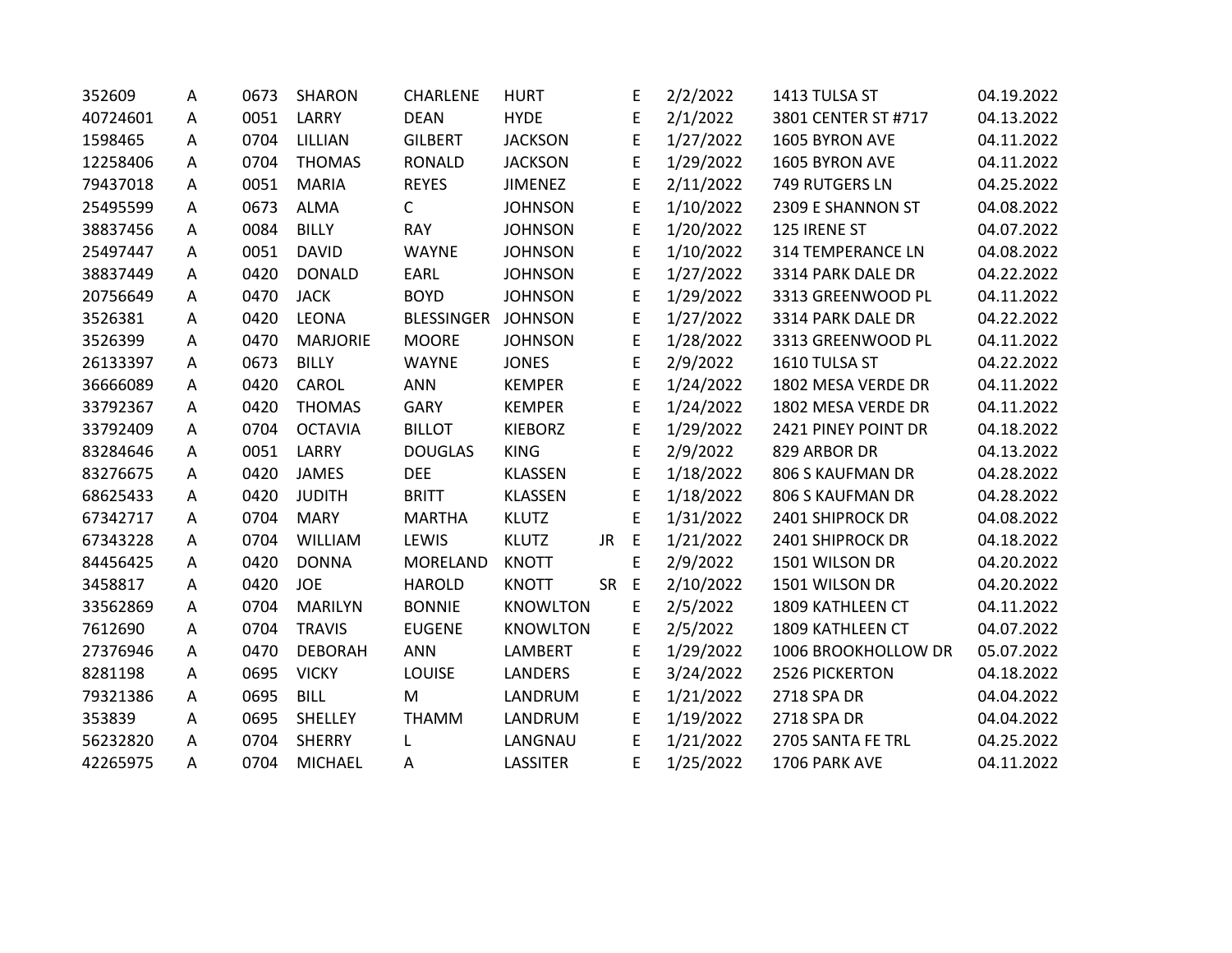| 17249616 | Α | 0665 | <b>DELORES</b>  | M               | <b>LEDOUX</b>     |     | E           | 2/15/2022 | 1306 VELMA ST         | 04.22.2022 |
|----------|---|------|-----------------|-----------------|-------------------|-----|-------------|-----------|-----------------------|------------|
| 12516373 | A | 0051 | <b>EMMARIE</b>  | <b>TURNER</b>   | <b>LEHNICK</b>    |     | E           | 2/3/2022  | 3801 CENTER ST #1026  | 04.18.2022 |
| 3313061  | A | 0084 | <b>NANCY</b>    | L               | LEWIS             |     | E           | 1/21/2022 | 357 IRENE ST          | 04.04.2022 |
| 39826706 | A | 0051 | <b>MARK</b>     | <b>DALLAS</b>   | <b>LIGGET</b>     |     | E           | 1/5/2022  | 4610 JEFFERSON ST     | 04.07.2022 |
| 56817265 | А | 0420 | PAMELA          | AHLBERG         | <b>LITTLE</b>     |     | E           | 2/11/2022 | 3405 PARK MEADOWS AV  | 04.07.2022 |
| 2644532  | А | 0470 | <b>TIMOTHY</b>  | <b>DEAN</b>     | <b>LOCHBIHLER</b> |     | E           | 2/8/2022  | 2617 HILLSHIRE DR     | 05.05.2022 |
| 8881021  | A | 0704 | <b>ELEANOR</b>  | <b>GRACE</b>    | <b>LOUGHRY</b>    |     | E           | 2/15/2022 | 1114 PHYLLIS ST       | 04.11.2022 |
| 2272466  | Α | 0673 | LAURA           | JO              | <b>LYNCH</b>      |     | E           | 1/31/2022 | 201 MCDERMOTT ST #146 | 05.05.2022 |
| 32708323 | Α | 0695 | <b>JESUS</b>    |                 | <b>MALDONADO</b>  |     | E           | 2/2/2022  | PO BOX 5286           | 04.29.2022 |
| 40885931 | A | 0420 | LEE             | A               | <b>MALONE</b>     |     | E           | 2/10/2022 | 1506 WATSON DR        | 04.07.2022 |
| 11236213 | A | 0051 | LOIS            | <b>BRADSHAW</b> | <b>MALONE</b>     |     | E           | 2/10/2022 | 4202 IRIS LN          | 04.07.2022 |
| 83185405 | А | 0420 | <b>TERRI</b>    | <b>PETERSON</b> | <b>MALONE</b>     |     | E           | 2/9/2022  | 1506 WATSON DR        | 04.07.2022 |
| 19894278 | Α | 0051 | <b>BILLIE</b>   | <b>WONSCH</b>   | <b>MANN</b>       |     | E           | 2/18/2022 | 722 ACADEMY LN        | 04.11.2022 |
| 19448968 | А | 0420 | WILLIE          | <b>JOE</b>      | <b>MARTIN</b>     |     | E           | 2/10/2022 | 1906 MESA VERDE DR    | 04.04.2022 |
| 354522   | А | 0695 | <b>BLANCA</b>   | <b>ALICIA</b>   | <b>MARTINEZ</b>   |     | E           | 1/25/2022 | 901 WISDOM DR         | 04.18.2022 |
| 72608524 | A | 0695 | <b>FELIPE</b>   |                 | <b>MARTINEZ</b>   |     | E           | 1/25/2022 | 901 WISDOM DR         | 04.18.2022 |
| 72608516 | A | 0673 | <b>JESSIE</b>   |                 | MATUSZCZAK        |     | E           | 1/24/2022 | 1914 WESTBRIAR CT     | 04.11.2022 |
| 10602423 | A | 0420 | <b>GLORIA</b>   | <b>CLINARD</b>  | <b>MAY</b>        |     | E           | 1/26/2022 | 3406 PARK MEADOWS AV  | 04.20.2022 |
| 87316543 | А | 0420 | <b>KENNETH</b>  | <b>WAYNE</b>    | <b>MAY</b>        |     | E           | 1/27/2022 | 3406 PARK MEADOWS AV  | 04.20.2022 |
| 7043987  | A | 0673 | <b>CHARLES</b>  | EDWARD          | <b>MCBEE</b>      | JR  | $\mathsf E$ | 2/2/2022  | 3501 SOMERSET LN      | 05.07.2022 |
| 14625966 | Α | 0084 | <b>JOHN</b>     | <b>GARLAND</b>  | <b>MCCAULEY</b>   |     | E           | 1/19/2022 | 209 W 4TH ST          | 04.06.2022 |
| 57796278 | Α | 0704 | <b>PATRICIA</b> | <b>ANN</b>      | <b>MCEVOY</b>     |     | E           | 1/31/2022 | 1117 E 13TH ST        | 04.18.2022 |
| 36776417 | A | 0704 | WEBSTER         |                 | <b>MCEVOY</b>     |     | E           | 2/2/2022  | 1117 E 13TH ST        | 04.18.2022 |
| 2981843  | А | 0084 | <b>FRED</b>     | <b>GRAY</b>     | <b>MCGINNIS</b>   |     | E           | 2/2/2022  | 310 LINDA ST          | 04.07.2022 |
| 2272565  | A | 0673 | <b>MARTHA</b>   | <b>MILLS</b>    | <b>MELTON</b>     |     | E           | 1/18/2022 | 201 MCDERMOTT ST #233 | 04.25.2022 |
| 18761221 | Α | 0420 | CONNIE          | <b>HUBER</b>    | <b>MENN</b>       |     | E           | 1/28/2022 | 1814 N EVERGLADES DR  | 04.11.2022 |
| 9495805  | А | 0673 | GAY             | MILLER          | <b>MEYER</b>      |     | E           | 2/9/2022  | 2309 WESTSIDE DR      | 05.06.2022 |
| 42260935 | Α | 0695 | <b>BETTY</b>    | <b>JUNE</b>     | <b>MICHAUD</b>    |     | E           | 1/26/2022 | 2226 PICKERTON DR     | 04.08.2022 |
| 1724889  | Α | 0695 | <b>KENNETH</b>  | <b>JOSEPH</b>   | <b>MICHAUD</b>    |     | E           | 1/26/2022 | 2226 PICKERTON DR     | 04.08.2022 |
| 15923048 | A | 0704 | <b>MARY</b>     | LAWRENCE        | MILLER            |     | $\mathsf C$ | 1/22/2022 | 1805 JANELL RENE CIR  | 04.11.2022 |
| 28643534 | A | 0704 | <b>WADIE</b>    | <b>FRED</b>     | <b>MILLER</b>     |     | E           | 2/2/2022  | 1310 LUELLA AVE       | 04.14.2022 |
| 23474810 | Α | 0704 | WILLIAM         | <b>HARDY</b>    | <b>MILLER</b>     | JR  | $\mathsf E$ | 2/9/2022  | 1313 NORWOOD ST       | 04.27.2022 |
| 3501236  | A | 0420 | <b>SHARON</b>   | <b>WILLIAMS</b> | <b>MILLS</b>      |     | E           | 2/1/2022  | 1201 N AMY DR         | 04.20.2022 |
| 2228203  | А | 0673 | <b>RALPH</b>    | <b>EDWIN</b>    | <b>MINOR</b>      | JR. | $\mathsf E$ | 1/25/2022 | 2018 WILLOWBEND DR    | 04.11.2022 |
| 31180672 | А | 0051 | <b>CALVIN</b>   | R               | <b>MITCHELL</b>   | JR. | E           | 1/28/2022 | 4206 CORK LN          | 04.07.2022 |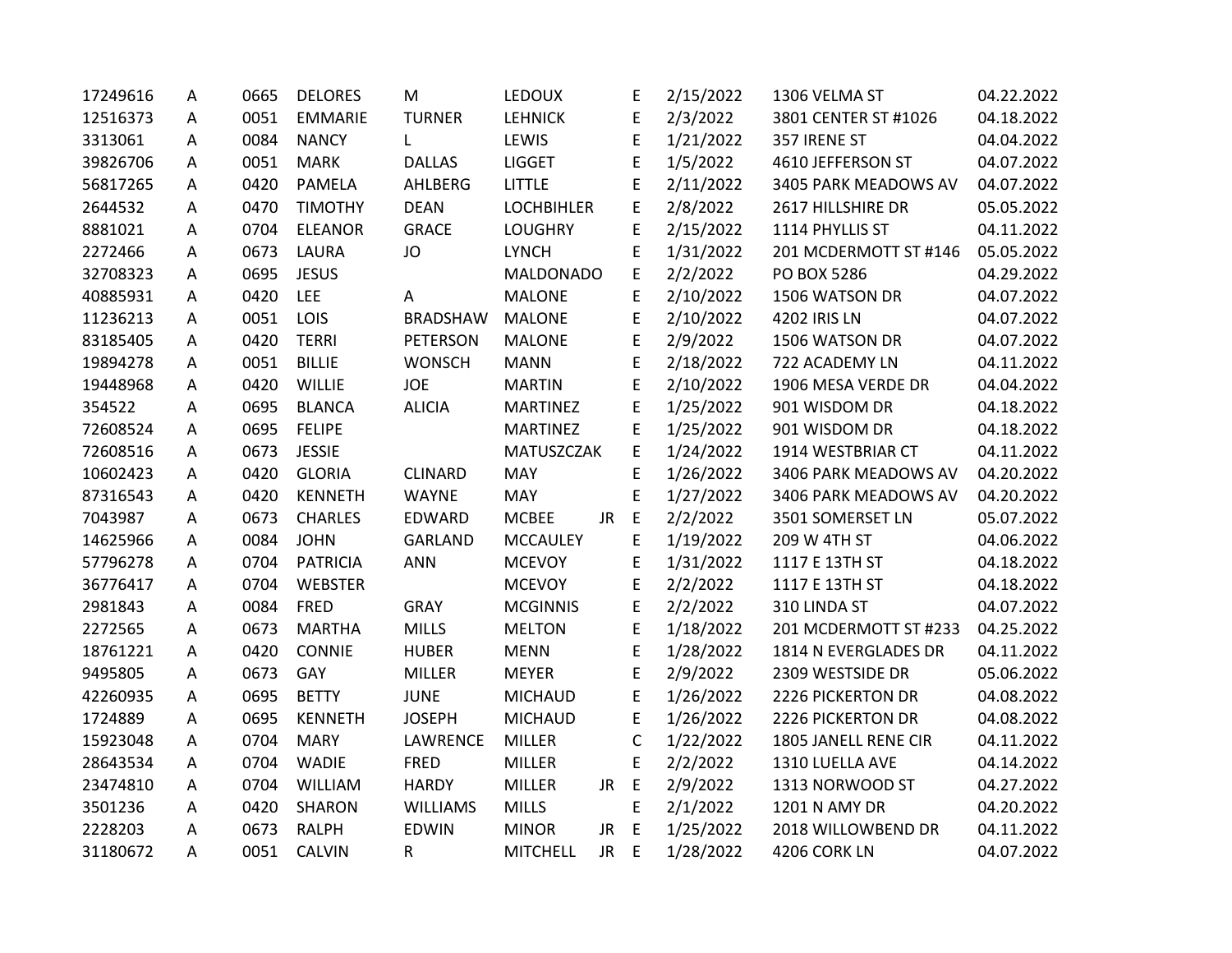| 2228195  | А | 0665 | <b>JAMES</b>     | MICHAEL         | <b>MITCHUM</b>        |                | E           | 1/18/2022 | <b>PO BOX 279</b>    | 04.14.2022 |
|----------|---|------|------------------|-----------------|-----------------------|----------------|-------------|-----------|----------------------|------------|
| 27219419 | A | 0673 | <b>BERNICE</b>   | <b>MALCHAR</b>  | <b>MOBLEY</b>         |                | E           | 2/10/2022 | P O BOX 176          | 04.11.2022 |
| 26153635 | А | 0420 | <b>VIDO</b>      | <b>HAMMER</b>   | <b>MOORE</b>          |                | E           | 1/21/2022 | 1018 N AMY DR        | 04.13.2022 |
| 51724110 | A | 0704 | <b>DIANE</b>     | $\mathsf{C}$    | <b>MOOSE</b>          |                | E           | 2/23/2022 | 1810 MEADOW LARK ST  | 04.29.2022 |
| 15382526 | Α | 0673 | <b>RICHARD</b>   | <b>WAYNE</b>    | <b>MUELLER</b>        |                | E           | 1/29/2022 | 2309 WAYSIDE CT      | 04.27.2022 |
| 6914816  | A | 0420 | <b>BONNIE</b>    | L               | <b>MUSTIN</b>         |                | E           | 1/26/2022 | 1918 DEERTRAIL ST    | 04.07.2022 |
| 20694360 | Α | 0084 | GAY              | <b>LYNN</b>     | <b>MUSTIN</b>         |                | E           | 1/19/2022 | 1222 JAMES ST        | 04.08.2022 |
| 20694352 | A | 0420 | <b>JOHN</b>      | EDWARD          | <b>MUSTIN</b>         |                | E           | 1/20/2022 | 1918 DEERTRAIL ST    | 04.07.2022 |
| 12390886 | Α | 0420 | <b>MICHAEL</b>   | <b>RUFUS</b>    | <b>MUSTION</b>        |                | E           | 2/10/2022 | 2317 E LAWTHER LN    | 04.07.2022 |
| 355628   | A | 0420 | <b>ANA</b>       | <b>MARIA</b>    | <b>NARANJO</b>        |                | E           | 1/18/2022 | 1105 JEFFERY ST      | 04.08.2022 |
| 355636   | А | 0704 | <b>MARYJO</b>    | ANGELL          | <b>NEPVEUX</b>        |                | E           | 1/12/2022 | 1618 SHOSHONI DR     | 04.11.2022 |
| 31348857 | Α | 0051 | <b>ERSA</b>      | <b>RAY</b>      | <b>NEWTON</b>         | JR             | E           | 1/24/2022 | 401 GRANT ST         | 04.18.2022 |
| 2864197  | Α | 0051 | <b>NANCY</b>     | <b>LOUISE</b>   | <b>NEWTON</b>         |                | E           | 1/24/2022 | 401 GRANT ST         | 04.18.2022 |
| 2113645  | А | 0673 | <b>RAYMOND</b>   | <b>ROBERT</b>   | <b>NICHOL</b>         | $\mathbf{III}$ | $\mathsf E$ | 1/24/2022 | 2301 WOODCREST DR    | 04.14.2022 |
| 17758418 | A | 0673 | <b>ROSE</b>      | <b>MARIE</b>    | <b>NICHOL</b>         |                | E           | 1/24/2022 | 2301 WOODCREST DR    | 04.14.2022 |
| 803080   | A | 0420 | <b>OVEDA</b>     | <b>WALL</b>     | <b>NICHOLS</b>        |                | E           | 2/9/2022  | <b>2917 DOW CIR</b>  | 04.11.2022 |
| 22471585 | Α | 0420 | <b>CLINTON</b>   | <b>JAMES</b>    | <b>NIERLICH</b>       |                | E           | 2/17/2022 | 3452 HICKORY LN      | 04.07.2022 |
| 33298001 | A | 0420 | <b>LINDA</b>     | M               | <b>NIERLICH</b>       |                | E           | 1/26/2022 | 3452 HICKORY LN      | 04.07.2022 |
| 72536014 | Α | 0084 | <b>STEPHEN</b>   | JAY             | <b>NORTON</b>         |                | E           | 1/25/2022 | 817 NORWOOD ST       | 04.11.2022 |
| 5605332  | Α | 0051 | <b>BETTY</b>     | K               | <b>OBANNON</b>        |                | E           | 2/15/2022 | 3801 CENTER ST #135  | 04.08.2022 |
| 5605324  | А | 0420 | <b>BARBARA</b>   |                 | ANN VAUGHT OBENBERGER |                | E           | 2/15/2022 | 2237 ROBINWOOD DR    | 04.20.2022 |
| 4821344  | Α | 0673 | <b>MICHELE</b>   | <b>BLAKE</b>    | <b>OLSON</b>          |                | E           | 2/12/2022 | 2013 WILLOWBEND DR   | 05.04.2022 |
| 42267815 | A | 0673 | <b>BOBBY</b>     | LEE             | <b>ONEAL</b>          |                | E           | 2/10/2022 | 2314 DONEGAL CT      | 04.20.2022 |
| 356089   | A | 0704 | <b>BERNICE</b>   | <b>ORTIZ</b>    | <b>PALACIOS</b>       |                | E           | 1/18/2022 | 907 E X ST           | 04.11.2022 |
| 10192417 | Α | 0673 | <b>CLARENCE</b>  | <b>MONROE</b>   | <b>PARKER</b>         |                | E           | 1/26/2022 | 2029 NEW ORLEANS ST  | 04.06.2022 |
| 1725100  | Α | 0051 | <b>FLORENCE</b>  | <b>BENDER</b>   | <b>PARKER</b>         |                | E           | 1/10/2022 | 510 N TRAVIS ST      | 04.11.2022 |
| 15103674 | A | 0673 | CAROL            | <b>JENNINGS</b> | <b>PARKS</b>          |                | E           | 1/27/2022 | 2506 HENDERSON LN    | 04.04.2022 |
| 36791184 | Α | 0673 | LAWRENCE         | <b>WAYNE</b>    | <b>PARKS</b>          | <b>SR</b>      | E           | 1/25/2022 | 2506 HENDERSON LN    | 04.04.2022 |
| 55479778 | Α | 0695 | <b>KATHERINE</b> | <b>ANN</b>      | <b>PARRISH</b>        |                | E           | 2/9/2022  | 2722 WISDOM DR       | 05.04.2022 |
| 23533474 | A | 0084 | LARRY            | <b>WAYNE</b>    | <b>PARRISH</b>        |                | E           | 2/4/2022  | 802 LUELLA AVE       | 04.07.2022 |
| 23037443 | Α | 0420 | <b>REGNAL</b>    | <b>ANN</b>      | PARTRIDGE             |                | E           | 2/10/2022 | 3429 ASH LN          | 05.04.2022 |
| 67119081 | Α | 0704 | <b>ROBERT</b>    | <b>SCOTT</b>    | <b>PATRICK</b>        |                | E           | 2/9/2022  | 1817 JANELL RENE CIR | 04.20.2022 |
| 23269665 | A | 0470 | <b>JOAN</b>      | <b>PETERS</b>   | <b>PATTISON</b>       |                | E           | 1/25/2022 | 2602 HILLSHIRE DR    | 04.11.2022 |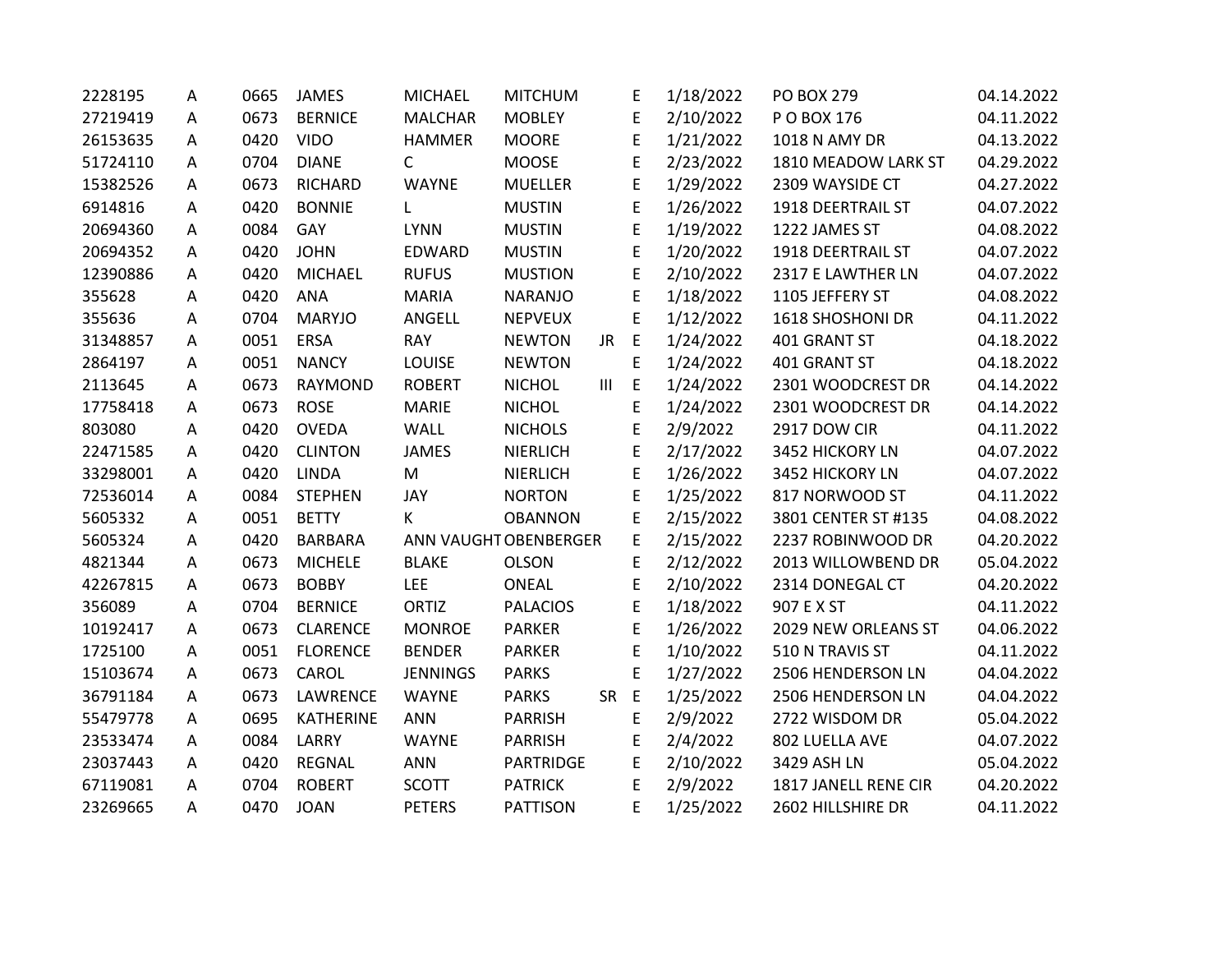| 1916824  | A | 0673 | <b>MICHAEL</b>  | <b>ALDEN</b>    | <b>PEARSON</b>    | E | 2/3/2022  | 2321 WAKE FOREST DR    | 04.11.2022 |
|----------|---|------|-----------------|-----------------|-------------------|---|-----------|------------------------|------------|
| 358325   | A | 0673 | <b>NALOWEN</b>  | <b>ARES</b>     | PEARSON           | E | 2/2/2022  | 2321 WAKE FOREST DR    | 04.11.2022 |
| 23887508 | A | 0051 | <b>JANA</b>     | ERIN            | PELLUSCH          | E | 2/10/2022 | 714 DARTMOUTH LN       | 04.28.2022 |
| 7666498  | A | 0420 | <b>JOANN</b>    | <b>MARTELLO</b> | PETTITTE          | E | 2/9/2022  | 2310 W LAWTHER LN      | 04.12.2022 |
| 2549517  | A | 0420 | <b>THOMAS</b>   | <b>CHARLES</b>  | PETTITTE          | E | 2/10/2022 | 2310 W LAWTHER LN      | 04.11.2022 |
| 356618   | A | 0673 | <b>RANDI</b>    | <b>FORREST</b>  | PITTMAN           | E | 2/7/2022  | 1510 ATLANTA ST        | 04.28.2022 |
| 74195827 | A | 0420 | <b>JOHNNY</b>   | <b>ALLEN</b>    | <b>PLEMONS</b>    | E | 2/9/2022  | 2218 CANTERBURY CT     | 04.21.2022 |
| 898486   | A | 0420 | <b>DARRELL</b>  | LOIS            | POE               | E | 2/9/2022  | 3518 DALMATIAN LN      | 04.08.2022 |
| 898494   | A | 0420 | <b>LINDA</b>    | <b>DIANA</b>    | POE               | E | 2/10/2022 | 3518 DALMATIAN LN      | 04.08.2022 |
| 67224592 | A | 0084 | <b>JIMMY</b>    | <b>FLENOY</b>   | <b>POND</b>       | E | 2/9/2022  | <b>1005 IVY AVE</b>    | 04.11.2022 |
| 2442994  | A | 0673 | <b>BARBARA</b>  | <b>JOAN</b>     | <b>POST</b>       | E | 1/19/2022 | 1918 CONCORD ST        | 04.25.2022 |
| 2443000  | A | 0665 | <b>DONNA</b>    | <b>LYNNE</b>    | <b>POWELL</b>     | E | 1/31/2022 | 1121 E PURDUE LN       | 04.18.2022 |
| 23835481 | A | 0665 | <b>JOE</b>      | <b>MARION</b>   | <b>POWELL</b>     | E | 1/31/2022 | 1121 E PURDUE LN       | 04.18.2022 |
| 21416334 | A | 0665 | <b>BILLY</b>    | <b>WARREN</b>   | <b>PRATT</b>      | E | 2/10/2022 | 4317 ASHLEY LN         | 04.21.2022 |
| 10754109 | A | 0051 | <b>GARY</b>     | <b>DONELL</b>   | <b>PRUETT</b>     | E | 2/11/2022 | 4210 IRIS LN           | 04.11.2022 |
| 15826688 | A | 0051 | SANDRA          | <b>PYLE</b>     | <b>PRUETT</b>     | E | 2/11/2022 | 4210 IRIS LN           | 04.11.2022 |
| 15826670 | A | 0665 | <b>RICHARD</b>  | <b>NEAL</b>     | RANDEL            | E | 2/15/2022 | 305 KINGSTON CT        | 04.07.2022 |
| 71056287 | A | 0665 | <b>AVIS</b>     | <b>LUPER</b>    | <b>RANEY</b>      | E | 2/9/2022  | 4014 W COURT ST        | 05.02.2022 |
| 12150223 | A | 0665 | <b>CHARLES</b>  | <b>LEROY</b>    | <b>RANEY</b>      | E | 2/9/2022  | 4014 W COURT ST        | 05.02.2022 |
| 3598745  | A | 0704 | <b>MICHAEL</b>  | <b>LEE</b>      | <b>REDFORD</b>    | E | 1/22/2022 | 1017 DORIS ST          | 04.11.2022 |
| 3598752  | A | 0673 | <b>DEBRAH</b>   | <b>ANN</b>      | <b>RENO</b>       | E | 1/31/2022 | 2309 WAYSIDE CT        | 04.22.2022 |
| 5583323  | A | 0673 | LARRY           | W               | <b>REYES</b>      | E | 2/10/2022 | 1106 MARSHALL ST       | 04.25.2022 |
| 08945222 | A | 0673 | <b>MARGARET</b> | <b>RUBIO</b>    | <b>REYES</b>      | E | 2/9/2022  | 914 BRIARWOOD CT       | 04.25.2022 |
| 8961955  | A | 0673 | <b>REFUGIO</b>  | <b>GARCIA</b>   | <b>REYES</b>      | E | 1/22/2022 | 914 BRIARWOOD CT       | 04.25.2022 |
| 52484870 | A | 0673 | <b>SHIRLEY</b>  | <b>DELL</b>     | <b>REYES</b>      | E | 2/17/2022 | 1106 MARSHALL ST       | 04.25.2022 |
| 6792188  | A | 0420 | <b>TANYA</b>    | B               | <b>RICHARDSON</b> | E | 1/25/2022 | 3009 PARK SHADOW LN    | 04.11.2022 |
| 70309141 | A | 0665 | <b>BRIDGET</b>  | KELLY           | <b>RICHNOW</b>    | E | 2/9/2022  | 1102 E PRINCETON LN    | 04.14.2022 |
| 29608072 | A | 0665 | <b>MELVYN</b>   | <b>DONALD</b>   | <b>RICHNOW</b>    | E | 2/10/2022 | 1102 E PRINCETON LN    | 04.14.2022 |
| 7081318  | A | 0420 | EDWARD          | <b>EARLE</b>    | <b>RICKEY</b>     | E | 1/26/2022 | 3210 BAYOU ST          | 04.11.2022 |
| 7085806  | A | 0084 | <b>FRANCES</b>  | <b>JEAN</b>     | <b>RIDDLE</b>     | E | 4/6/2022  | <b>809 KENTUCKY ST</b> | 04.14.2022 |
| 20914503 | Α | 0084 | <b>ROBERT</b>   | <b>WAYNE</b>    | <b>RIDDLE</b>     | E | 2/10/2022 | 809 KENTUCKY ST        | 04.07.2022 |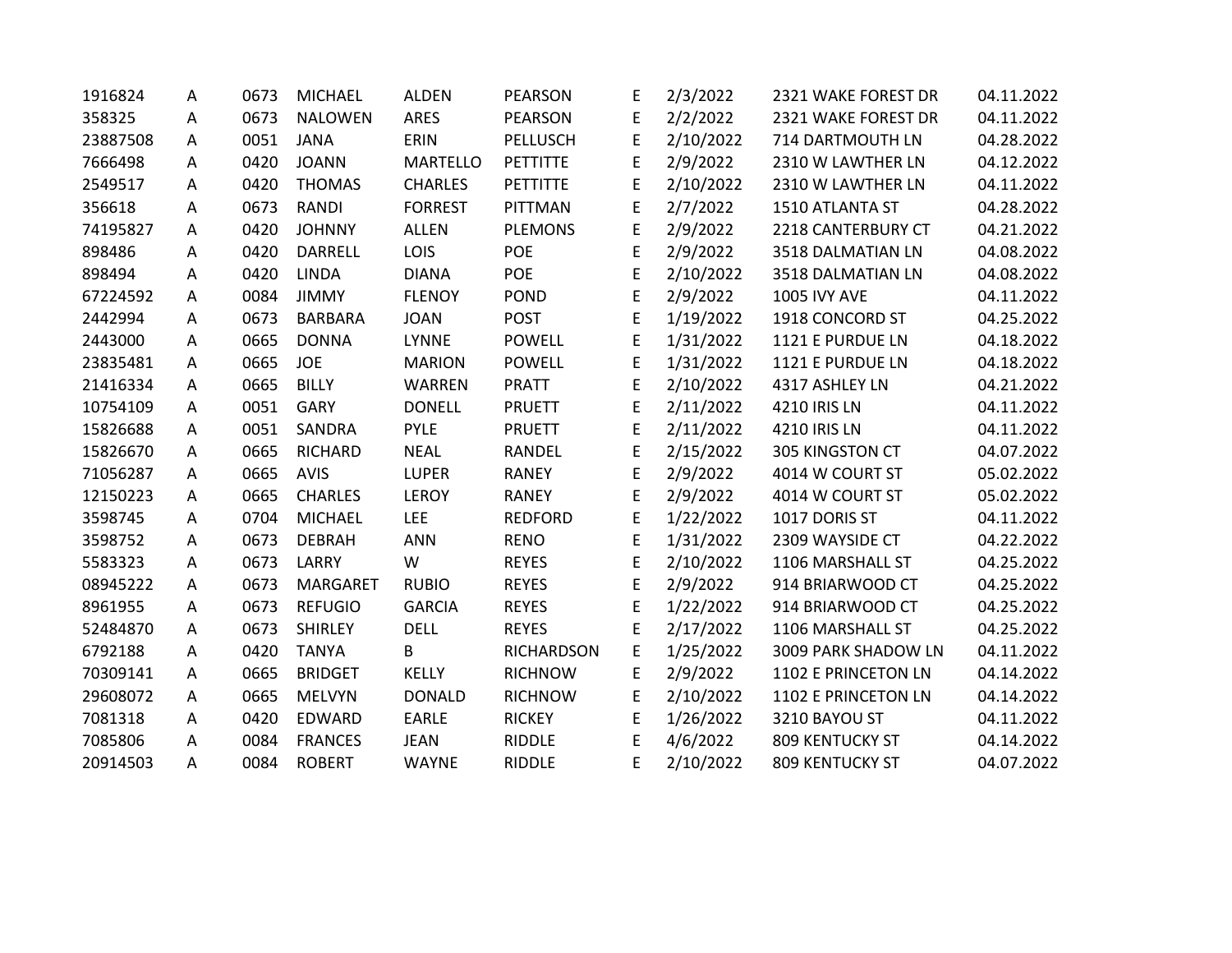| 4807186    | А | 0420 | <b>BETTY</b>     | <b>BORM</b>     | <b>ROESSLER</b>    | E           | 1/29/2022 | 910 E X ST               | 04.13.2022 |
|------------|---|------|------------------|-----------------|--------------------|-------------|-----------|--------------------------|------------|
| 69170280   | A | 0704 | WILLIAM          | <b>ERNEST</b>   | <b>ROSE</b>        | E           | 4/14/2022 | 1806 MEREDITH CT         | 05.04.2022 |
| 55209563   | A | 0051 | <b>ISRAEL</b>    | Q               | SALDIVAR           | E           | 2/17/2022 | <b>414 TEMPERANCE LN</b> | 04.13.2022 |
| 12613162   | A | 0051 | <b>JOSAFINA</b>  | <b>OLGA</b>     | SALDIVAR           | E           | 2/18/2022 | <b>414 TEMPERANCE LN</b> | 04.13.2022 |
| 20434353   | Α | 0704 | <b>FRED</b>      | <b>MARTIN</b>   | SAMUELSEN          | E           | 1/24/2022 | 1306 WESLEY LN           | 04.20.2022 |
| 22034540   | Α | 0673 | <b>DAVID</b>     | H               | SANCHEZ            | E           | 1/27/2022 | 2225 W SHANNON ST        | 04.11.2022 |
| 21516133   | A | 0673 | <b>MARIA</b>     | PALLAREZ        | SANCHEZ            | E           | 1/26/2022 | 2225 W SHANNON ST        | 04.11.2022 |
| 11853330   | Α | 0673 | <b>NORMA</b>     | R               | SCALAMOGNA         | E           | 1/27/2022 | 1302 ATLANTA ST          | 04.14.2022 |
| 4033304    | Α | 0695 | <b>DAVID</b>     | PHILIP          | <b>SCHEER</b>      | E           | 2/1/2022  | 601 WISDOM DR            | 04.11.2022 |
| 59149781   | A | 0420 | <b>REBECCA</b>   | <b>LOUISE</b>   | <b>SCHROEDER</b>   | E           | 2/5/2022  | 906 E X ST               | 04.08.2022 |
| 59149120   | Α | 0665 | <b>ELIZABETH</b> | <b>ANN</b>      | <b>SCOTT</b>       | E           | 1/20/2022 | 301 KIMSWICK CT          | 04.11.2022 |
| 8682213    | Α | 0665 | <b>JACK</b>      | <b>LEMAN</b>    | <b>SCOTT</b><br>JR | $\mathsf E$ | 1/21/2022 | 301 KIMSWICK CT          | 04.11.2022 |
| 1973346    | А | 0673 | <b>GEORGIA</b>   | <b>ADDISON</b>  | <b>SEGURA</b>      | E           | 2/10/2022 | 2225 E SHANNON ST        | 04.18.2022 |
| 50593060   | Α | 0673 | <b>JAMES</b>     | <b>RAY</b>      | <b>SEGURA</b>      | E           | 2/10/2022 | 2225 E SHANNON ST        | 04.18.2022 |
| 50325323   | Α | 0665 | KAY              | <b>CLENFORD</b> | SHANNON<br>JR      | $\mathsf E$ | 2/9/2022  | 1201 E LAMBUTH LN        | 04.27.2022 |
| 20009189   | A | 0665 | LAWANDA          | KATHLEEN        | SHANNON            | E           | 1/25/2022 | 1201 E LAMBUTH LN        | 04.27.2022 |
| 20009197   | A | 0673 | <b>SHIRLEY</b>   | $\mathsf{C}$    | SHELLABARGER       | E           | 1/26/2022 | 1601 CONCORD ST          | 04.11.2022 |
| 19846823   | Α | 0665 | LEM              | D               | SHERMAN            | E           | 1/19/2022 | 506 BRADSHIRE CT         | 04.27.2022 |
| 72498058   | Α | 0673 | <b>DONNA</b>     | <b>JEAN</b>     | <b>SHIREL</b>      | E           | 1/13/2022 | 2318 ERIN GLEN CT        | 04.14.2022 |
| 3044161    | A | 0673 | <b>JERRY</b>     | <b>JOE</b>      | <b>SHIREL</b>      | E           | 1/13/2022 | 2318 ERIN GLEN CT        | 04.14.2022 |
| 4422218    | Α | 0704 | <b>DALE</b>      | LEWIS           | <b>SINOR</b>       | E           | 2/18/2022 | 2002 SOUTHERN TRL        | 04.11.2022 |
| 12451928   | Α | 0704 | LOU ANNE         |                 | <b>SINOR</b>       | E           | 2/18/2022 | 2002 SOUTHERN TRL        | 04.11.2022 |
| 4275822    | A | 0420 | <b>JANET</b>     | <b>SEILER</b>   | <b>SKINNER</b>     | E           | 1/25/2022 | <b>3437 PINE LN</b>      | 04.18.2022 |
| 21736194   | Α | 0051 | <b>JANICE</b>    | <b>MAE</b>      | SLANINGER          | E           | 2/4/2022  | 3801 CENTER ST #1232     | 04.14.2022 |
| 13374558   | Α | 0084 | <b>FRANKIE</b>   | LEWIS           | <b>SMITH</b>       | E           | 2/15/2022 | 906 BOSTON ST            | 04.11.2022 |
| 30116933   | A | 0084 | <b>TOMMY</b>     | <b>GENE</b>     | <b>SMITH</b>       | E           | 2/15/2022 | 906 BOSTON ST            | 04.11.2022 |
| 358531     | Α | 0051 | <b>TRAVIS</b>    | PAT             | <b>SMITH</b>       | E           | 1/25/2022 | <b>201 TEMPERANCE LN</b> | 04.11.2022 |
| 3954716    | A | 0051 | Mrs. LYNN        |                 | SORGE              | E           | 2/10/2022 | <b>510 TEMPERANCE LN</b> | 04.18.2022 |
| 79542627   | A | 0665 | <b>RONALD</b>    | <b>ERWIN</b>    | SPAIN              | E           | 2/11/2022 | 3630 WHITE WING LN       | 04.29.2022 |
| 79544391   | A | 0673 | <b>ELSIE</b>     | <b>BURCH</b>    | <b>SPAKE</b>       | E           | 1/31/2022 | 2425 LUFKIN LN           | 05.02.2022 |
| 12118998 A |   | 0051 | <b>BARRIE</b>    | <b>ELAINE</b>   | <b>SPENCER</b>     | E           | 1/22/2022 | 501 REGENCY DR           | 05.02.2022 |
| 4278214    | Α | 0420 | <b>LEOTI</b>     | <b>HANSON</b>   | <b>STATON</b>      | E           | 1/18/2022 | 3021 EILEEN ST           | 04.25.2022 |
| 8142465    | A | 0420 | <b>JAMES</b>     | F               | <b>STEININGER</b>  | E           | 2/4/2022  | 906 S KAUFMAN DR         | 05.02.2022 |
| 8143125    | A | 0051 | <b>CHERI</b>     | T               | <b>STOKES</b>      | E           | 2/2/2022  | 3801 CENTER ST #1802     | 04.20.2022 |
| 70497128   | A | 0051 | <b>JAMES</b>     | <b>JOSEPH</b>   | <b>STOKES</b>      | E           | 2/5/2022  | 3801 CENTER ST #1802     | 04.20.2022 |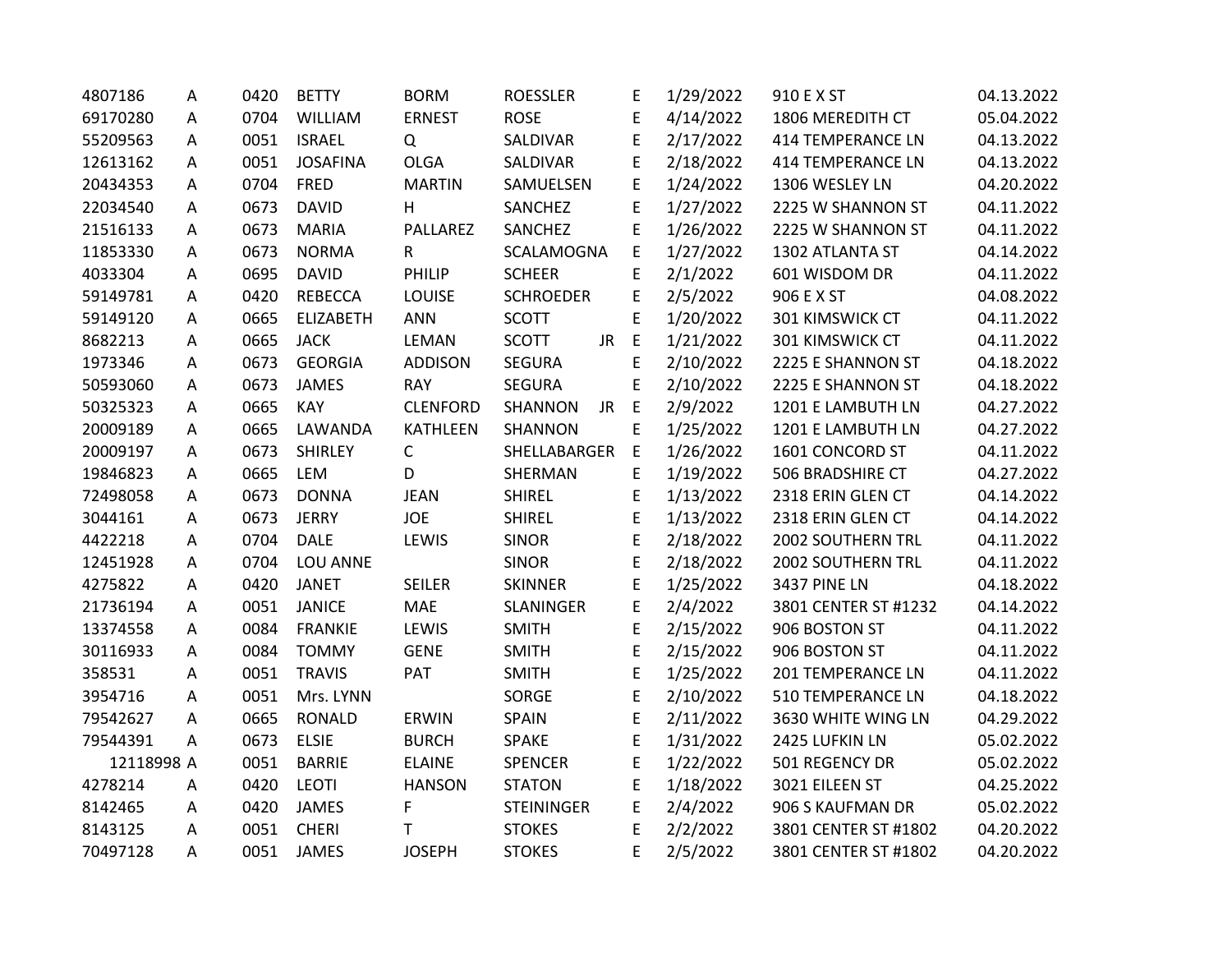| 61337721 | А | 0673 | <b>BEVERLY</b>   | <b>PLANT</b>    | <b>STRICKER</b>   |    | E           | 2/10/2022 | 122 W FOREST LN      | 04.11.2022 |
|----------|---|------|------------------|-----------------|-------------------|----|-------------|-----------|----------------------|------------|
| 61337531 | Α | 0673 | <b>REO</b>       | <b>THOMAS</b>   | <b>STRICKER</b>   | JR | E           | 2/12/2022 | 122 W FORREST LN     | 04.11.2022 |
| 12463782 | A | 0420 | <b>DIANNA</b>    | S               | <b>TAYLOR</b>     |    | E           | 2/24/2022 | 2812 DOW CIR         | 05.07.2022 |
| 12462727 | A | 0673 | KAY              | <b>ABBOTT</b>   | <b>TAYLOR</b>     |    | E           | 1/31/2022 | 1701 NEW ORLEANS ST  | 04.11.2022 |
| 79784088 | Α | 0673 | <b>ROBERT</b>    | L               | <b>TAYLOR</b>     |    | E           | 2/1/2022  | 1701 NEW ORLEANS ST  | 04.11.2022 |
| 41753658 | Α | 0051 | <b>RICHARD</b>   | <b>CLARK</b>    | <b>TEDFORD</b>    |    | E           | 1/31/2022 | 3801 CENTER ST #231  | 04.14.2022 |
| 7358476  | Α | 0665 | <b>JAMES</b>     | <b>EDWARD</b>   | <b>TEER</b>       |    | E           | 2/3/2022  | 4606 E MEADOW DR     | 04.11.2022 |
| 2723468  | Α | 0665 | <b>JUANICE</b>   | <b>HENSON</b>   | <b>TEER</b>       |    | E           | 2/3/2022  | 4606 E MEADOW DR     | 04.11.2022 |
| 14457519 | Α | 0420 | <b>BILLY</b>     | <b>HOWARD</b>   | <b>THAMES</b>     |    | E           | 2/10/2022 | 3005 ABBY LN         | 04.25.2022 |
| 22249643 | A | 0420 | <b>HELENE</b>    | <b>ROBERTS</b>  | <b>THAMES</b>     |    | E           | 2/9/2022  | 3005 ABBY LN         | 04.25.2022 |
| 32861171 | A | 0420 | <b>RONALD</b>    | EDWARD          | <b>THIBODEAUX</b> |    | E           | 1/18/2022 | 1005 S KAUFMAN DR    | 04.08.2022 |
| 24607061 | А | 0420 | <b>JUDY</b>      | LOWE            | <b>THOMASON</b>   |    | E           | 2/10/2022 | 3449 ASH LN          | 04.07.2022 |
| 24511339 | A | 0673 | <b>CLIFFORD</b>  | EARL            | <b>TIBBETTS</b>   |    | E           | 2/2/2022  | 2702 LUFKIN LN       | 04.13.2022 |
| 1183896  | Α | 0420 | <b>ROGER</b>     | <b>DALE</b>     | <b>TOWE</b>       |    | E           | 2/18/2022 | 3514 KNOB HILL ST    | 04.11.2022 |
| 7655129  | Α | 0420 | <b>WANDA</b>     | <b>ARTHUR</b>   | <b>TOWE</b>       |    | E           | 2/10/2022 | 3514 KNOB HILL ST    | 04.11.2022 |
| 5912621  | A | 0665 | <b>HEATHER</b>   | <b>FREITAG</b>  | <b>TREVINO</b>    |    | E           | 1/11/2022 | 1809 N PRAIRIE LN    | 04.11.2022 |
| 22196901 | A | 0051 | <b>DOROTHY</b>   | <b>WILLIAMS</b> | <b>TROG</b>       |    | E           | 2/23/2022 | 4213 IRIS LN         | 05.07.2022 |
| 29307014 | Α | 0051 | <b>GARRY</b>     | <b>WAYNE</b>    | <b>TROG</b>       |    | E           | 2/22/2022 | 4213 IRIS LN         | 05.07.2022 |
| 68803048 | А | 0470 | <b>LINDA</b>     | <b>KRUEGER</b>  | <b>TUCKER</b>     |    | E           | 2/9/2022  | 3205 BROOKHOLLOW DR  | 04.11.2022 |
| 41838749 | A | 0470 | <b>WALTER</b>    | J               | <b>TUCKER</b>     | JR | $\mathsf E$ | 2/9/2022  | 3205 BROOKHOLLOW DR  | 04.11.2022 |
| 29421351 | Α | 0420 | <b>ARTURO</b>    |                 | <b>TURNER</b>     |    | E           | 2/10/2022 | 2017 DEERTRAIL ST    | 04.07.2022 |
| 29421302 | Α | 0665 | <b>JIMMY</b>     | <b>RAY</b>      | <b>TURNER</b>     |    | E           | 2/1/2022  | 1110 E RUTGERS LN    | 04.08.2022 |
| 2056190  | A | 0420 | <b>MARGOT</b>    | ${\sf N}$       | <b>VERA</b>       |    | E           | 1/22/2022 | 3428 BIRCH LN        | 04.28.2022 |
| 5891122  | Α | 0051 | CARMEN           | <b>GARZA</b>    | VILLARREAL        |    | E           | 1/27/2022 | 4201 EMBER LN        | 04.11.2022 |
| 34530345 | Α | 0051 | <b>ROGER</b>     | <b>JOSE</b>     | VILLARREAL        |    | E           | 1/20/2022 | 4201 EMBER LN        | 04.11.2022 |
| 1462456  | А | 0665 | <b>VICI</b>      | <b>SUE</b>      | <b>VILLIGAN</b>   |    | E           | 1/27/2022 | 1129 E COLUMBIA LN   | 04.11.2022 |
| 4088340  | Α | 0051 | <b>BARBARA</b>   | <b>JEAN</b>     | <b>VOLTZ</b>      |    | E           | 2/10/2022 | 3801 CENTER ST #1704 | 04.14.2022 |
| 1725670  | Α | 0704 | <b>ANNA</b>      | MCCARTNEY WADE  |                   |    | E           | 2/5/2022  | 2305 ST ELMOS FIRE   | 04.11.2022 |
| 2646008  | A | 0704 | LARRY            | <b>CLIFTON</b>  | <b>WADE</b>       |    | E           | 2/2/2022  | 2305 ST ELMOS FIRE   | 04.11.2022 |
| 27428051 | A | 0673 | <b>PATRICIA</b>  |                 | WAGNER            |    | E           | 1/25/2022 | 1318 WILDWOOD DR     | 04.11.2022 |
| 19178987 | A | 0673 | <b>RUDY</b>      | <b>DAN</b>      | <b>WAGNER</b>     |    | E           | 1/25/2022 | 1318 WILDWOOD DR     | 04.11.2022 |
| 20549291 | Α | 0420 | <b>PATRICIA</b>  | Α               | <b>WALKER</b>     |    | E           | 2/4/2022  | 3101 ABBY LN         | 05.02.2022 |
| 13461322 | A | 0470 | <b>VIRGIE</b>    | E               | WALKER            |    | E           | 1/27/2022 | 2421 ESTATE DR       | 05.06.2022 |
| 12146916 | A | 0051 | <b>GERALDINE</b> | F               | WARREN            |    | E           | 1/28/2022 | 754 DARTMOUTH LN     | 04.11.2022 |
| 33328642 | A | 0051 | $\mathsf{R}$     | J               | WARREN            |    | E           | 1/28/2022 | 754 DARTMOUTH LN     | 04.11.2022 |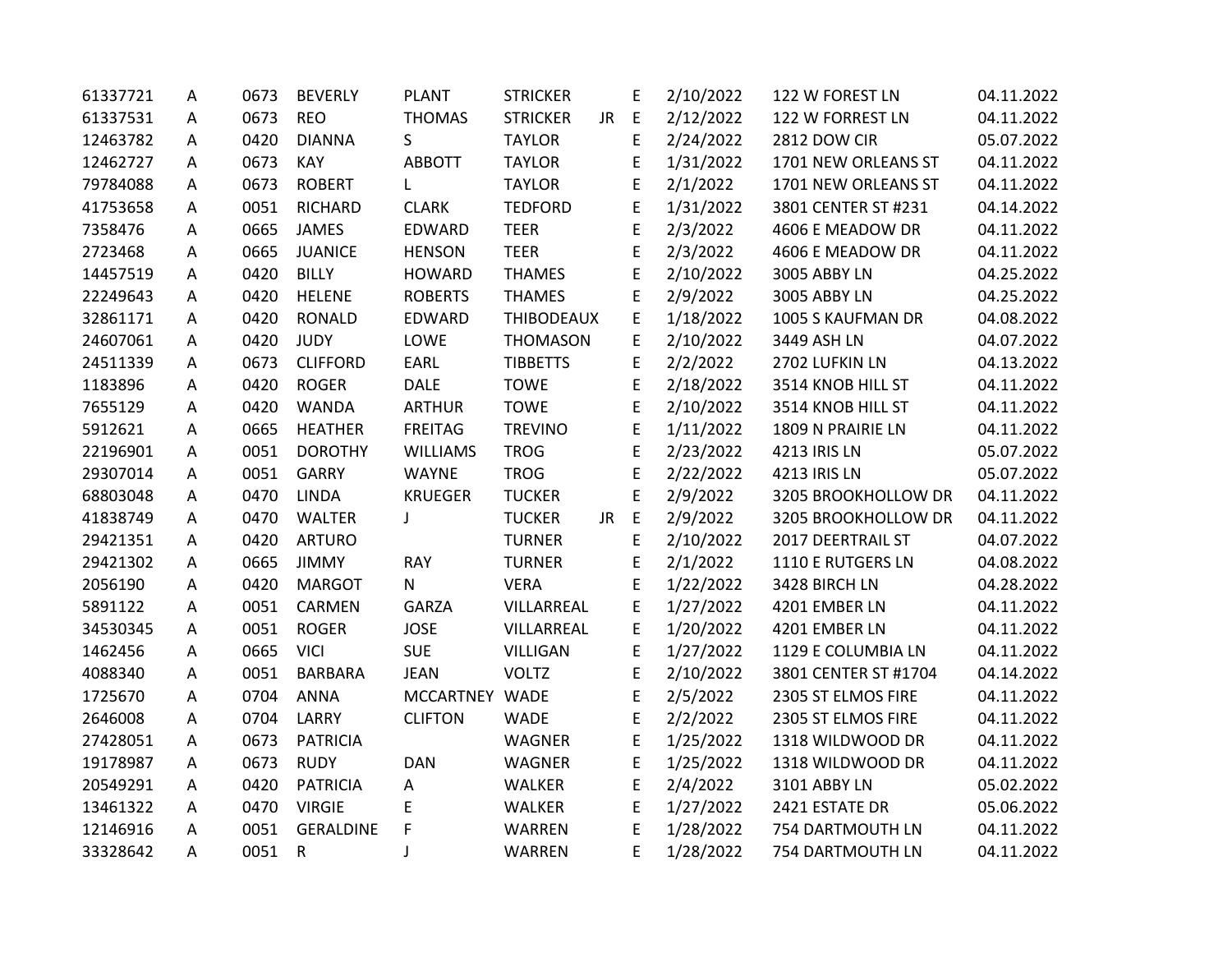| 17548074 | A | 0704 | <b>VADA</b>          | <b>WILLIAMS</b> | WEATHERFORD     | E | 2/1/2022  | 1614 PARK AVE        | 04.13.2022              |
|----------|---|------|----------------------|-----------------|-----------------|---|-----------|----------------------|-------------------------|
| 5964788  | A | 0420 | <b>DAVID</b>         |                 | WEEDE           | E | 2/7/2022  | 2306 W REATA DR      | 04.27.2022              |
| 360115   | Α | 0665 | <b>ERNEST</b>        | <b>WRIGHT</b>   | WEEDON          | E | 2/10/2022 | 4014 WINDSOR DR      | 04.13.2022              |
| 360123   | A | 0665 | <b>MARY</b>          | <b>ANN</b>      | WEEDON          | E | 2/2/2022  | 4014 WINDSOR DR      | 04.13.2022              |
| 38216776 | A | 0420 | <b>ERNEST</b>        | <b>SCOTT</b>    | <b>WEHBA</b>    | E | 1/21/2022 | 1513 WILSON DR       | 04.11.2022              |
| 18674598 | Α | 0470 | SHARLAN              | <b>MEREDITH</b> | <b>WEST</b>     | E | 2/10/2022 | 2025 HILLSHIRE DR    | 04.11.2022              |
| 58854522 | A | 0470 | DARLENE              | <b>BRUMLEY</b>  | <b>WHITE</b>    | E | 2/9/2022  | 3414 CHANDLER LN     | 04.11.2022              |
| 36225241 | Α | 0470 | RONALD               | <b>DALE</b>     | <b>WHITE</b>    | E | 1/18/2022 | 3414 CHANDLER LN     | 04.11.2022              |
| 7884620  | Α | 0084 | SHARON               | LEBLANC         | <b>WIGGINS</b>  | E | 1/22/2022 | 210 IRENE ST         | 04.18.2022              |
| 27567916 | Α | 0084 | <b>TOMMY</b>         | <b>JAMES</b>    | <b>WIGGINS</b>  | E | 1/26/2022 | 210 IRENE ST         | 04.18.2022              |
| 11511409 | A | 0420 | <b>MARY</b>          | <b>BEATHARD</b> | <b>WILLIAMS</b> | E | 2/4/2022  | 1714 BIG BEND LN     | 04.14.2022              |
| 76128172 | A | 0051 | <b>RICHARD</b>       | <b>NOLAN</b>    | <b>WILLIAMS</b> | E | 2/1/2022  | 3801 CENTER ST #325  | 04.20.2022              |
| 66514548 | Α | 0084 | SUSAN                | <b>GAYLE</b>    | <b>WILLIAMS</b> | E | 1/19/2022 | 1209 KENNY ST        | 05.04.2022              |
| 28128502 | Α | 0673 | <b>LUCINDA</b>       | <b>ANITA</b>    | <b>WILLIS</b>   | E | 1/24/2022 | 1414 TULSA ST        | 04.28.2022              |
| 27659978 | Α | 0420 | <b>MARY</b>          | MARGARET        | <b>WILSON</b>   | E | 1/31/2022 | 121 E FORREST LN     | 05.04.2022              |
| 12014379 | A | 0704 | JAMES                | <b>ROBERT</b>   | <b>WIPFF</b>    | E | 1/20/2022 | 1606 LUELLA AVE      | 04.11.2022              |
| 31540131 | A | 0704 | <b>AUDREY</b>        | LORRAINE        | <b>WOLFE</b>    | E | 1/27/2022 | 2413 SHIPROCK DR     | 04.11.2022              |
| 87485355 | A | 0665 | <b>CHRISTINE</b>     | W               | <b>WOOD</b>     | E | 1/27/2022 | 1110 E COLUMBIA LN   | 04.29.2022              |
| 41535915 | A | 0673 | <b>JOYCE</b>         | <b>SMITH</b>    | <b>WOODS</b>    | E | 1/29/2022 | 1713 SALEM DR        | 04.14.2022              |
| 16970683 | A | 0673 | RANDALL              | <b>LEE</b>      | <b>WOODS</b>    | E | 1/29/2022 | 1713 SALEM DR        | 04.14.2022              |
| 346635   | Α | 0051 | <b>CHRISTOPHER R</b> |                 | <b>WORTHEN</b>  | E | 2/19/2022 | 746 DARTMOUTH LN     | 04.18.2022              |
| 346643   | Α | 0673 | <b>ROBERT</b>        | <b>JAMES</b>    | YARBROUGH       | E | 2/10/2022 | 2018 WILDWOOD DR     | 04.20.2022              |
| 1006568  | Α | 0665 | <b>CLINTON</b>       | <b>JAMES</b>    | <b>YOUNG</b>    | E | 1/25/2022 | 1513 MONROE DR       | 04.28.2022              |
| 11275773 | A | 0051 | <b>ELLA</b>          | <b>MAE</b>      | <b>YOUNG</b>    | E | 3/21/2022 | 3801 CENTER ST #1305 | 04.14.2022              |
| 9095639  | A | 0051 | GAIL                 | <b>BERGERON</b> | <b>YOUNG</b>    | E | 1/22/2022 | 729 AMHERST LN       | 05.02.2022              |
| 9097130  | A | 0084 | <b>JACKIE</b>        |                 | ZATARATOUS      | E | 2/9/2022  | 234 W 4TH ST         | 04.11.2022              |
| 82924564 | Α | 0665 | <b>LINDA</b>         | <b>GOMEZ</b>    | ZEPEDA          | E | 1/24/2022 | 1613 MADISON DR      | 04.18.2022              |
| 7745367  | A | 0420 | <b>RAYMOND</b>       | <b>EDWIN</b>    | <b>BALUSEK</b>  | E | 1/28/2022 | <b>2821 DOW CIR</b>  | <b>Canceled Ballot</b>  |
| 16734527 | A | 0420 | <b>WILLA</b>         | CHAPMAN         | <b>BALUSEK</b>  | E | 1/24/2022 | <b>2821 DOW CIR</b>  | <b>Canceled Ballot</b>  |
| 19930841 | A | 0470 | LARRY                | <b>GENE</b>     | <b>CERNOSEK</b> | E | 1/31/2022 | 1705 KINGSDALE DR    | <b>Canceled Ballot</b>  |
| 77632230 | A | 0695 | <b>VICTOR</b>        |                 | <b>JUAREZ</b>   | E | 1/31/2022 | 2806 KINGSDALE DR    | <b>Canceled Ballot</b>  |
| 3874385  | A | 0084 | <b>JEANNE</b>        | <b>ANN</b>      | <b>STOTT</b>    | E | 2/1/2022  | 209 E 10TH ST        | <b>Canceled Ballot</b>  |
| 66080177 | A | 0420 | <b>MARIO</b>         |                 | <b>CORTEZ</b>   | E | 2/4/2022  | 3110 STACY LN        | <b>Cancelled Ballot</b> |
| 32051955 | Α | 0420 | <b>CAROLYN</b>       | <b>RAPP</b>     | <b>DAVIS</b>    | E | 2/10/2022 | 1418 S PARK WAY DR   | <b>Cancelled Ballot</b> |
| 16989816 | A | 0420 | <b>DON</b>           | <b>HENRY</b>    | <b>DAVIS</b>    | E | 2/10/2022 | 1418 S PARK WAY DR   | <b>Cancelled Ballot</b> |